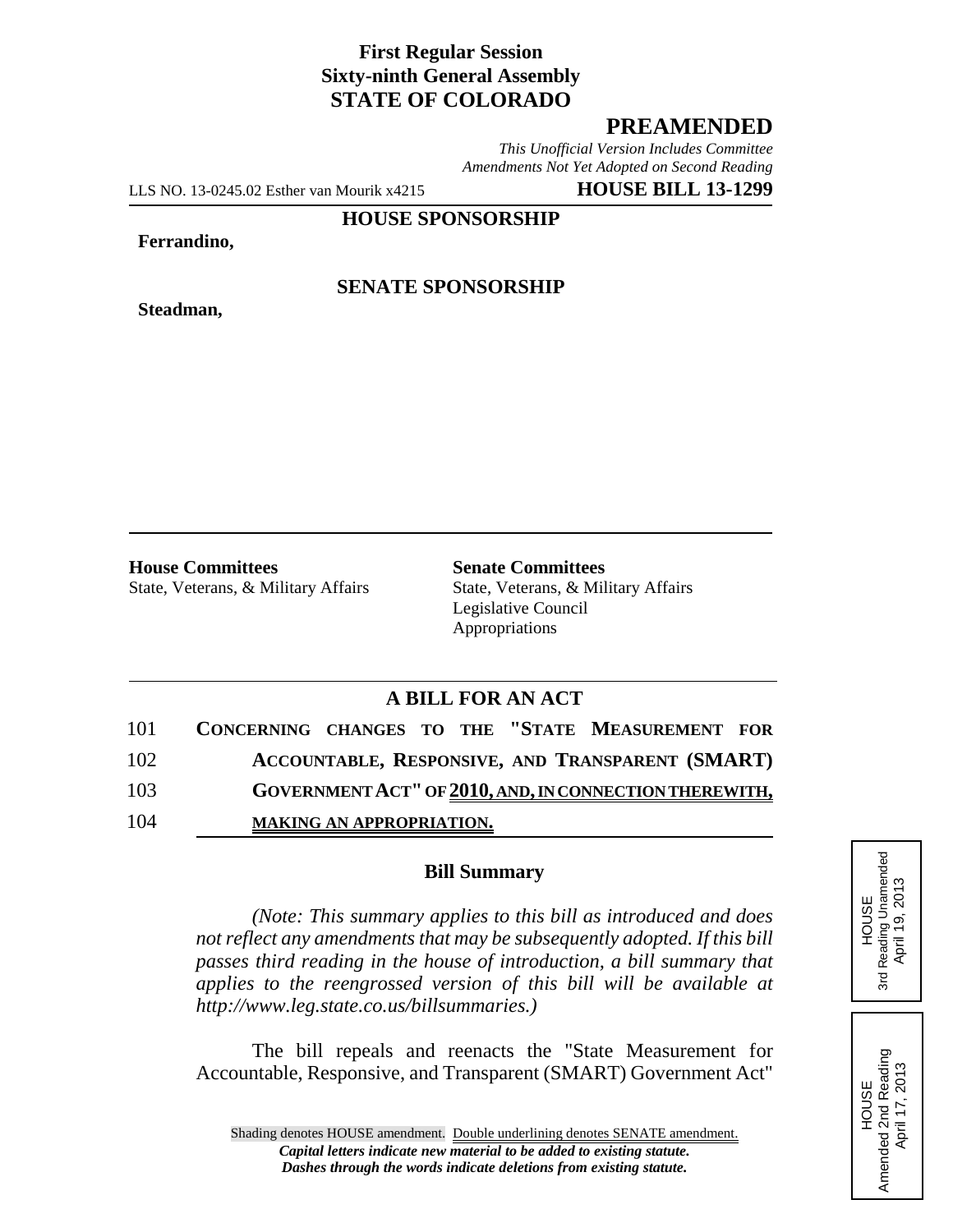of 2010 with amendments. The bill creates 7 standing interim committees, with the intention of eliminating specialized interim committees in the future, with the following responsibilities:

- ! **Standing education interim committee**: Issues and policies related to preschool through postsecondary education, including basic adult education;
- ! **Standing health care and human services interim committee**: Issues and policies related to health, health care, human services, and insurance;
- ! **Standing judiciary and criminal justice interim committee**: Issues and policies related to children and domestic matters, civil law, corrections, youth corrections, criminal law and procedure, juvenile law, and probate and trusts;
- ! **Standing science and energy interim committee**: Issues and policies related to agriculture, livestock, natural resources, public utilities, and energy;
- ! **Standing finance and business interim committee**: Issues and policies related to state and local government finance, taxation, business, labor and industry, professions and occupations, and economic development and tourism;
- ! **Standing state and local government and military affairs interim committee**: Issues and policies related to elections, state departments and agencies, state and local government, public employees' retirement association, fire and police pension association, and military and veterans affairs; and
- ! **Standing transportation interim committee**: Issues and policies related to transportation and motor vehicle and traffic regulation.

The bill repeals and reenacts the transportation legislation review committee so that it is instead the standing transportation interim committee. The bill also repeals the police officers' and firefighters' pension reform commission and places the commission's duties under the standing state and local government and military affairs interim committee instead.

Each executive branch department and the judicial department is assigned to a specific standing interim committee so that the legislature may give guidance and direction to such department in the development of its policies and programs, to provide legislative overview of and input regarding the implementation of its policies and programs, and to review its performance plans and performance evaluations.

A legislative member may submit a request in writing to the legislative council regarding an issue that he or she wishes a standing interim committee to add to its agenda. The legislative council is required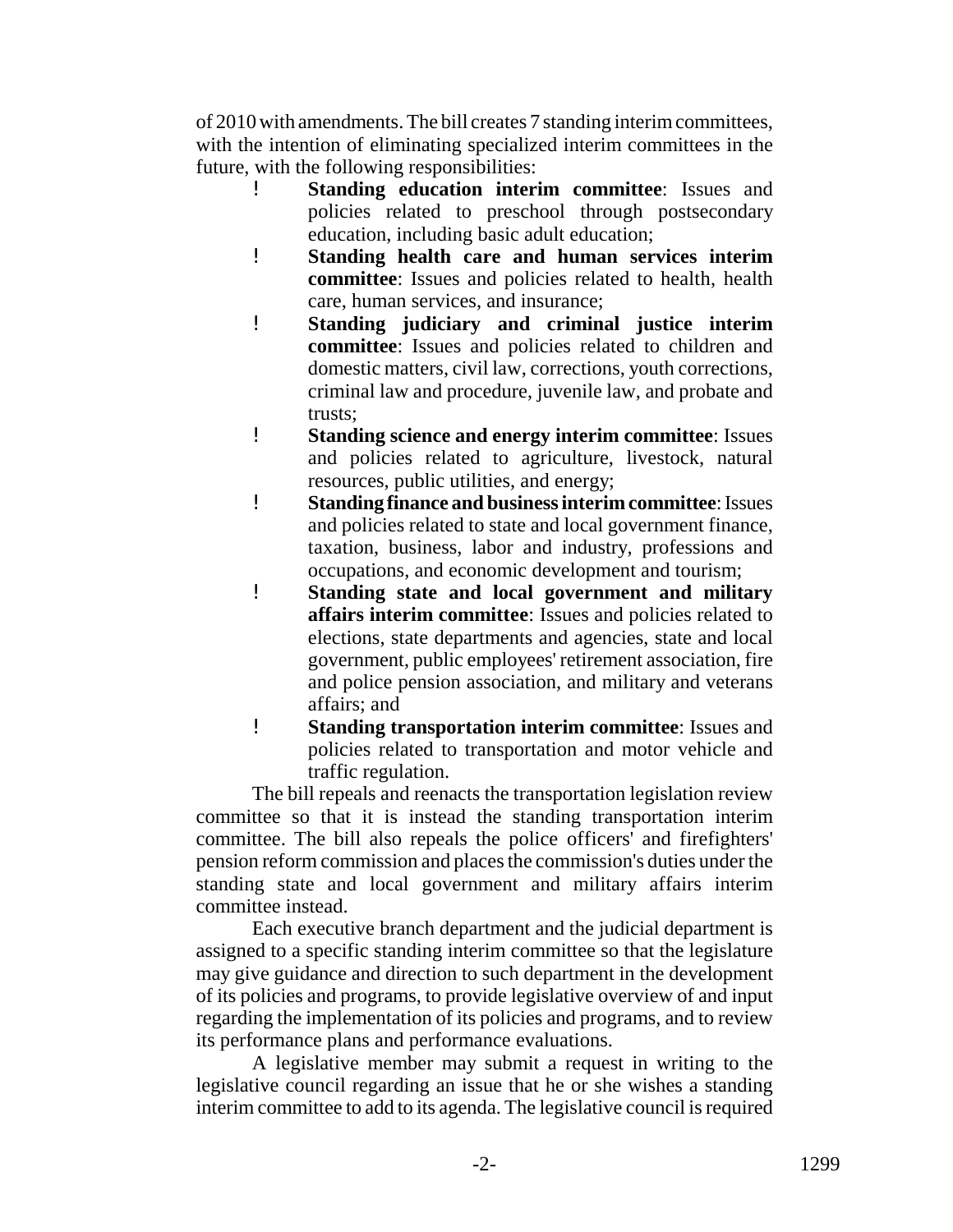to meet during the regular session each year to review and prioritize requests made by legislative members and, if approved, assign such requests to the appropriate standing interim committee.

The standing interim committees will meet as determined by the executive committee of the legislative council so that each standing interim committee may perform its functions at least once during an interim between legislative sessions in a 3-year period, including the consideration of any approved policies to be studied as requested by legislative members, and any approved policies to be studied as requested by the joint budget committee, the legislative audit committee, or the office of state planning and budgeting.

The bill repeals the annual SMART hearings at the commencement of each legislative session. The bill also makes changes to the strategic planning requirements found in the 2010 act so that departments are now required to prepare performance plans and performance evaluations that the joint budget committee may use to prioritize departments' requests for new funding that are expressly intended to enhance productivity, improve efficiency, reduce costs, and eliminate waste in the processes and operations that deliver goods and services to taxpayers and customers of state government.

| 1              | Be it enacted by the General Assembly of the State of Colorado:     |
|----------------|---------------------------------------------------------------------|
| 2              | <b>SECTION 1.</b> In Colorado Revised Statutes, repeal and reenact, |
| 3              | with amendments, part 2 of article 7 of title 2 as follows:         |
| $\overline{4}$ | PART <sub>2</sub>                                                   |
| 5              | STATE MEASUREMENT FOR ACCOUNTABLE,                                  |
| 6              | RESPONSIVE, AND TRANSPARENT                                         |
| 7              | (SMART) GOVERNMENT ACT                                              |
|                |                                                                     |
| 8              | 2-7-201. Legislative declaration. (1) THE GENERAL ASSEMBLY          |
| 9              | HEREBY FINDS AND DECLARES THAT:                                     |
| 10             | __                                                                  |
| 11             | (a) IT IS IMPORTANT THAT STATE GOVERNMENT BE ACCOUNTABLE            |
| 12             | AND TRANSPARENT IN SUCH A WAY THAT THE GENERAL PUBLIC CAN           |
| 13             | UNDERSTAND THE VALUE RECEIVED FOR THE TAX DOLLARS SPENT BY THE      |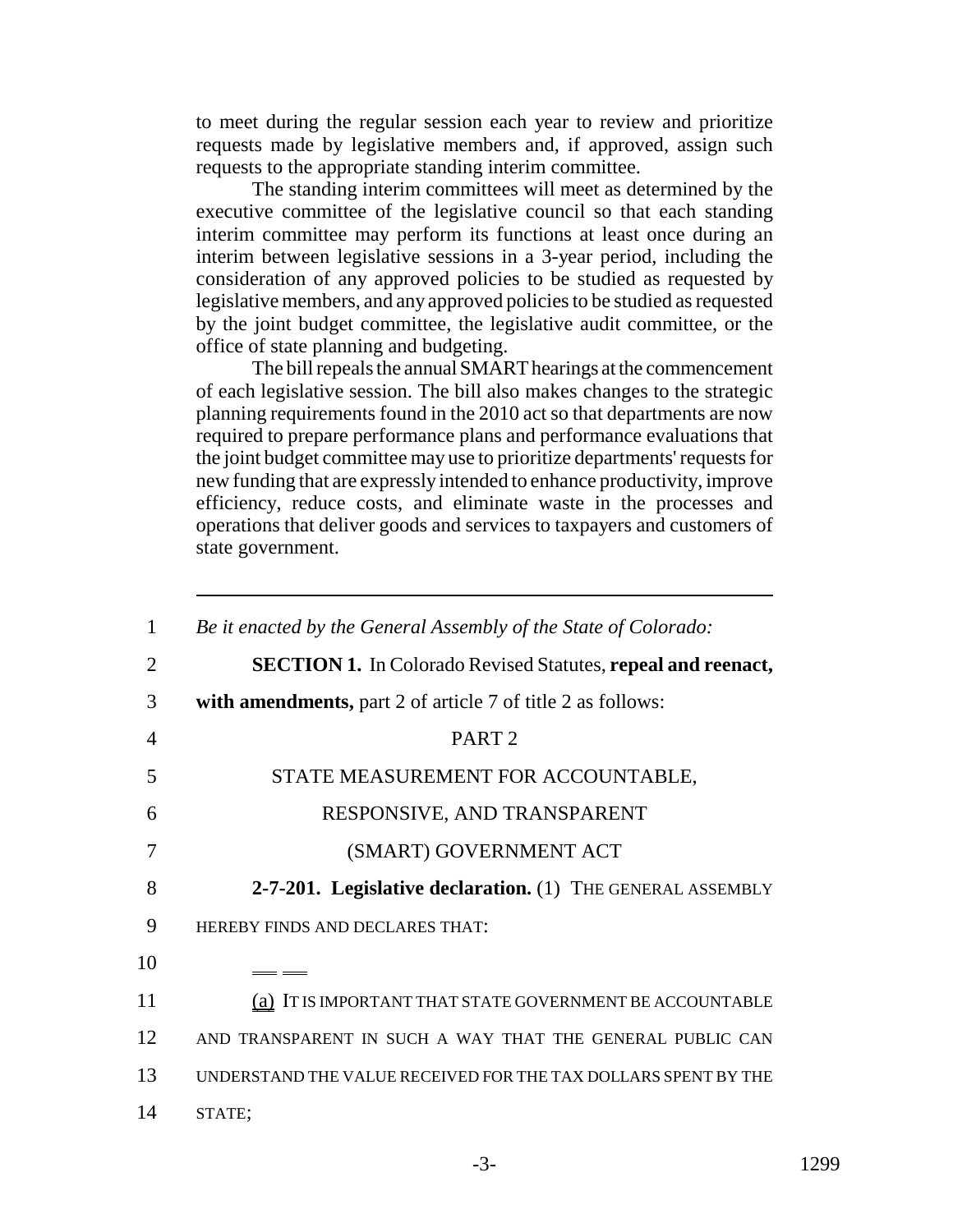(b) STATE GOVERNMENT AGENCIES SHOULD OPERATE UNDER A PERFORMANCE MANAGEMENT PHILOSOPHY IN WHICH EMPLOYEES FOCUS ON TAXPAYER AND CUSTOMER SERVICE, UNDERPINNED BY THE CONSTANT GOAL OF ACHIEVING OPERATIONAL EXCELLENCE;

 (c) THE ABILITY OF THE GENERAL PUBLIC, THE GENERAL ASSEMBLY, THE GOVERNOR, AND STATE DEPARTMENTS TO ASSESS DEPARTMENTS' PROGRESS IN ACHIEVING PERFORMANCE GOALS WILL LEAD TO IMPROVEMENTS IN SERVICES RENDERED AND INCREASED EFFICIENCY IN PROGRAM ADMINISTRATION, AS WELL AS TRANSPARENCY;

10 (d) THE ANNUAL BUDGET PROCESS SHOULD SERVE AS PART OF A PERFORMANCE MANAGEMENT SYSTEM TO INCENTIVIZE CONTINUOUS PROCESS IMPROVEMENT IN THE SERVICES DELIVERED TO CUSTOMERS AND TAXPAYERS;

 (e) A SYSTEM OF CONTINUOUS PROCESS IMPROVEMENT IS A CRITICAL AND NECESSARY COMPONENT OF A PERFORMANCE MANAGEMENT PHILOSOPHY;

 (f) MEASURES FOR EVALUATING THE PERFORMANCE OF STATE DEPARTMENTS SHOULD BE INTEGRATED INTO A FORMAL STATE PLANNING PROCESS;

 (g) A PERFORMANCE MANAGEMENT SYSTEM WILL BE MORE USEFUL AND RELIABLE FOR THE GENERAL ASSEMBLY AND THE PUBLIC IF PERFORMANCE AUDITS OF THE DEPARTMENTS ARE COMPLETED; AND

23 (h) DEPARTMENTS NEED STATUTORY AUTHORITY AND FLEXIBILITY TO USE THEIR RESOURCES IN THE BEST POSSIBLE WAY TO BETTER SERVE THE PEOPLE OF COLORADO THROUGH THE EFFECTIVE ADMINISTRATION AND DELIVERY OF GOVERNMENTAL PROGRAMS AND SERVICES.

**2-7-202. Definitions.** AS USED IN THIS PART 2, UNLESS THE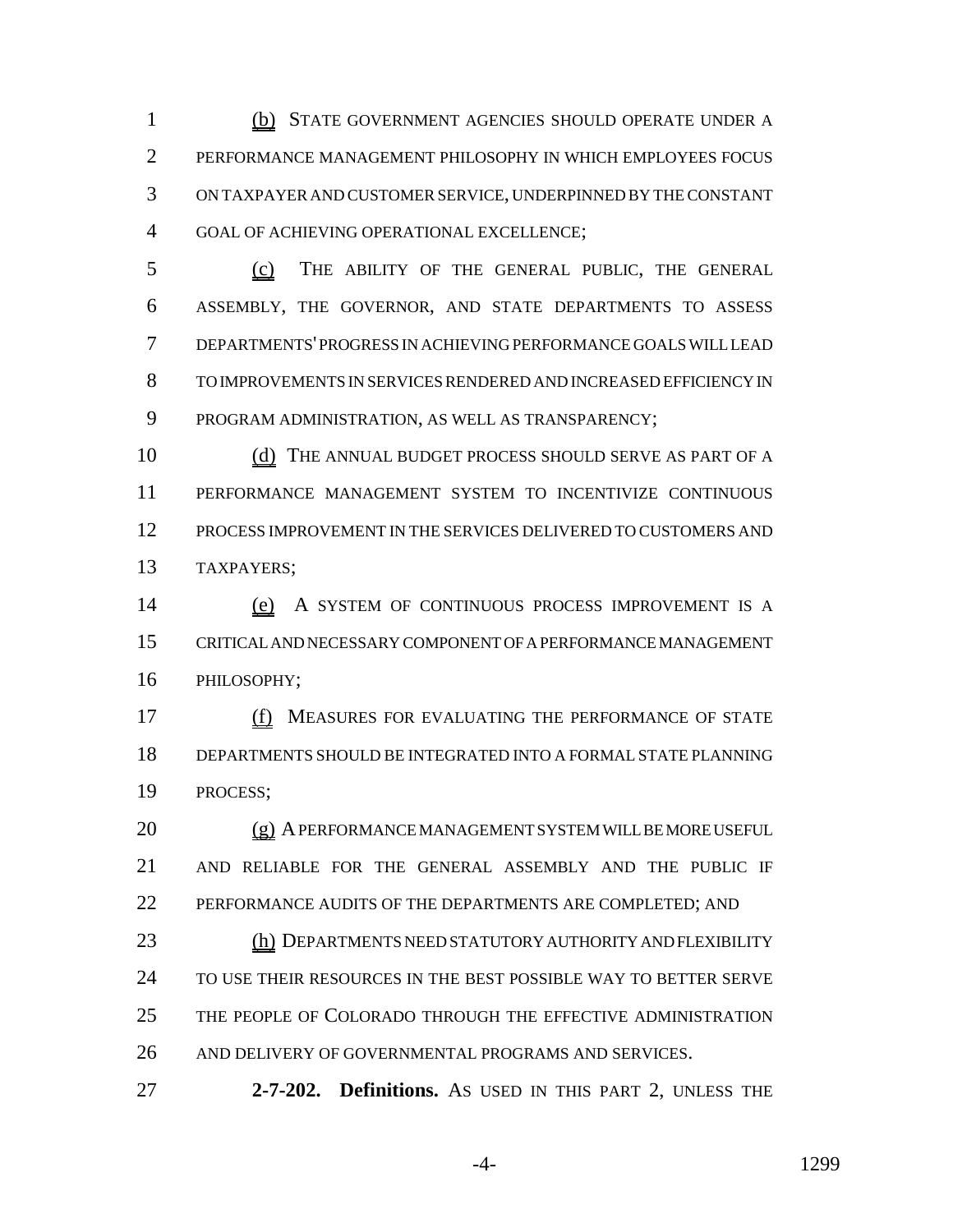CONTEXT OTHERWISE REQUIRES:

 (1) "COLORADO COMMISSION ON CRIMINAL AND JUVENILE JUSTICE" MEANS THE COLORADO COMMISSION ON CRIMINAL AND JUVENILE JUSTICE CREATED IN SECTION 16-11.3-102, C.R.S.

 (2) "COLORADO COMMISSION ON HIGHER EDUCATION" MEANS THE COLORADO COMMISSION ON HIGHER EDUCATION CREATED IN SECTION 23-1-102, C.R.S.

 (3) "COLORADO ENERGY OFFICE" MEANS THE COLORADO ENERGY OFFICE CREATED IN SECTION 24-38.5-101, C.R.S.

 (4) "CONTINUOUS PROCESS IMPROVEMENT SYSTEM" MEANS A SYSTEM BASED ON LEAN GOVERNMENT PRINCIPLES OR ANOTHER WIDELY ACCEPTED BUSINESS PROCESS IMPROVEMENT SYSTEM BY WHICH A DEPARTMENT ENGAGES IN SPECIFIC ACTIVITIES THAT HAVE THE PURPOSE OF INCREASING EFFICIENCY AND ELIMINATING WASTE IN THE PROCESSES USED TO DELIVER GOODS AND SERVICES TO TAXPAYERS AND CUSTOMERS OF STATE GOVERNMENT. A "CONTINUOUS PROCESS IMPROVEMENT 17 SYSTEM" INCLUDES MEASURING THE OUTCOMES OF SUCH IMPROVEMENTS AND MAY INVOLVE SOME OR ALL OF THE FOLLOWING STRATEGIES:

 (a) THE DEVELOPMENT OF A PROCESS MAP THAT DESCRIBES THE PROCEDURES BY WHICH A DEPARTMENT PRODUCES GOODS OR SERVES ITS CUSTOMERS;

 (b) SPECIFIC ACTIVITIES TO RAPIDLY IMPROVE A DEPARTMENT'S PROCESSES THAT WILL INCREASE VALUE OR DECREASE STAFF TIME, INVENTORY, DEFECTS, OVERPRODUCTION, COMPLEXITY, DELAYS, OR EXCESSIVE MOVEMENT;

 (c) THE INVOLVEMENT OF DEPARTMENT EMPLOYEES AT ALL LEVELS IN MAPPING A DEPARTMENT'S PROCESSES AND IN MAKING

-5- 1299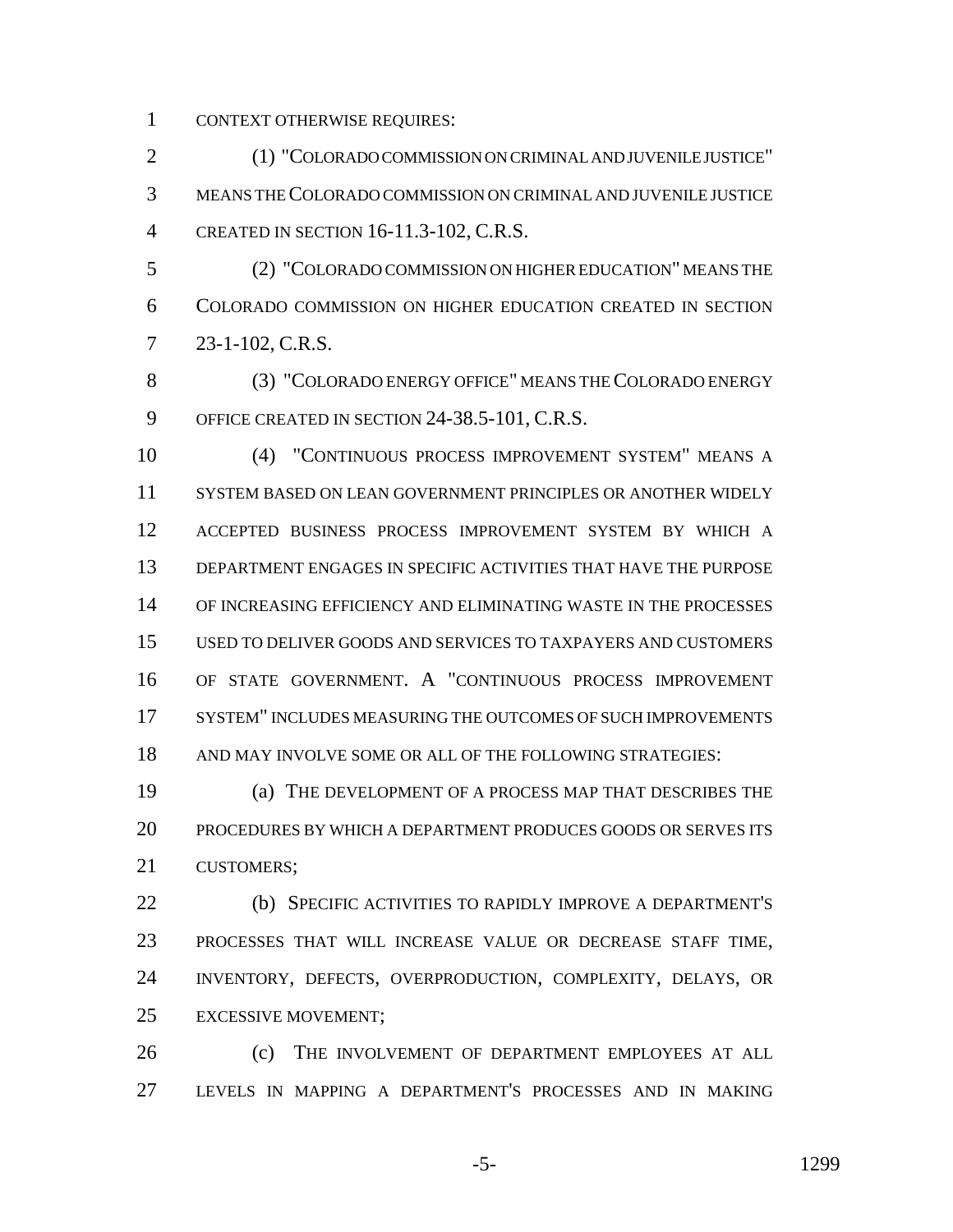RECOMMENDATIONS FOR IMPROVEMENTS, WITH SPECIFIC IMPORTANCE PLACED ON THE INVOLVEMENT OF DEPARTMENT EMPLOYEES CLOSEST TO THE CUSTOMER OR END USER OF THE STATE GOVERNMENT PRODUCT OR SERVICE;

 (d) PROVIDING THE MEANS TO MEASURE EACH PROCESS IN ORDER TO DEMONSTRATE THE EFFECTIVENESS OF EACH PROCESS OR PROCESS IMPROVEMENT; AND

 (e) THE TRAINING OF DEPARTMENT EMPLOYEES FOR PURPOSES OF MENTORING AND TRAINING OTHER DEPARTMENT EMPLOYEES IN CONTINUOUS PROCESS IMPROVEMENT METHODOLOGIES.

 (5) (a) "DEPARTMENT" MEANS THE JUDICIAL DEPARTMENT, THE OFFICE OF STATE PUBLIC DEFENDER, THE OFFICE OF ALTERNATE DEFENSE COUNSEL, THE OFFICE OF THE CHILD'S REPRESENTATIVE, THE PUBLIC EMPLOYEES' RETIREMENT ASSOCIATION, THE COLORADO COMMISSION ON CRIMINAL AND JUVENILE JUSTICE, THE COLORADO COMMISSION ON HIGHER EDUCATION, THE COLORADO ENERGY OFFICE, THE OFFICE OF ECONOMIC DEVELOPMENT, AND THE PRINCIPAL DEPARTMENTS OF THE EXECUTIVE BRANCH OF STATE GOVERNMENT AS SPECIFIED IN SECTION 24-1-110, C.R.S., INCLUDING ANY DIVISION, OFFICE, AGENCY, OR OTHER UNIT CREATED WITHIN A PRINCIPAL DEPARTMENT.

 (b) FOR PURPOSES OF THE REQUIREMENTS OF SECTION 2-7-211 (3), "DEPARTMENT" MEANS THE PRINCIPAL DEPARTMENTS OF THE EXECUTIVE BRANCH OF STATE GOVERNMENT AS SPECIFIED IN SECTION 24-1-110, 24 C.R.S., INCLUDING ANY DIVISION, OFFICE, AGENCY, OR OTHER UNIT CREATED WITHIN A PRINCIPAL DEPARTMENT.

 (6) "DEPARTMENTAL REGULATORY AGENDA" MEANS A DOCUMENT PREPARED BY EACH PRINCIPAL DEPARTMENT OF THE EXECUTIVE BRANCH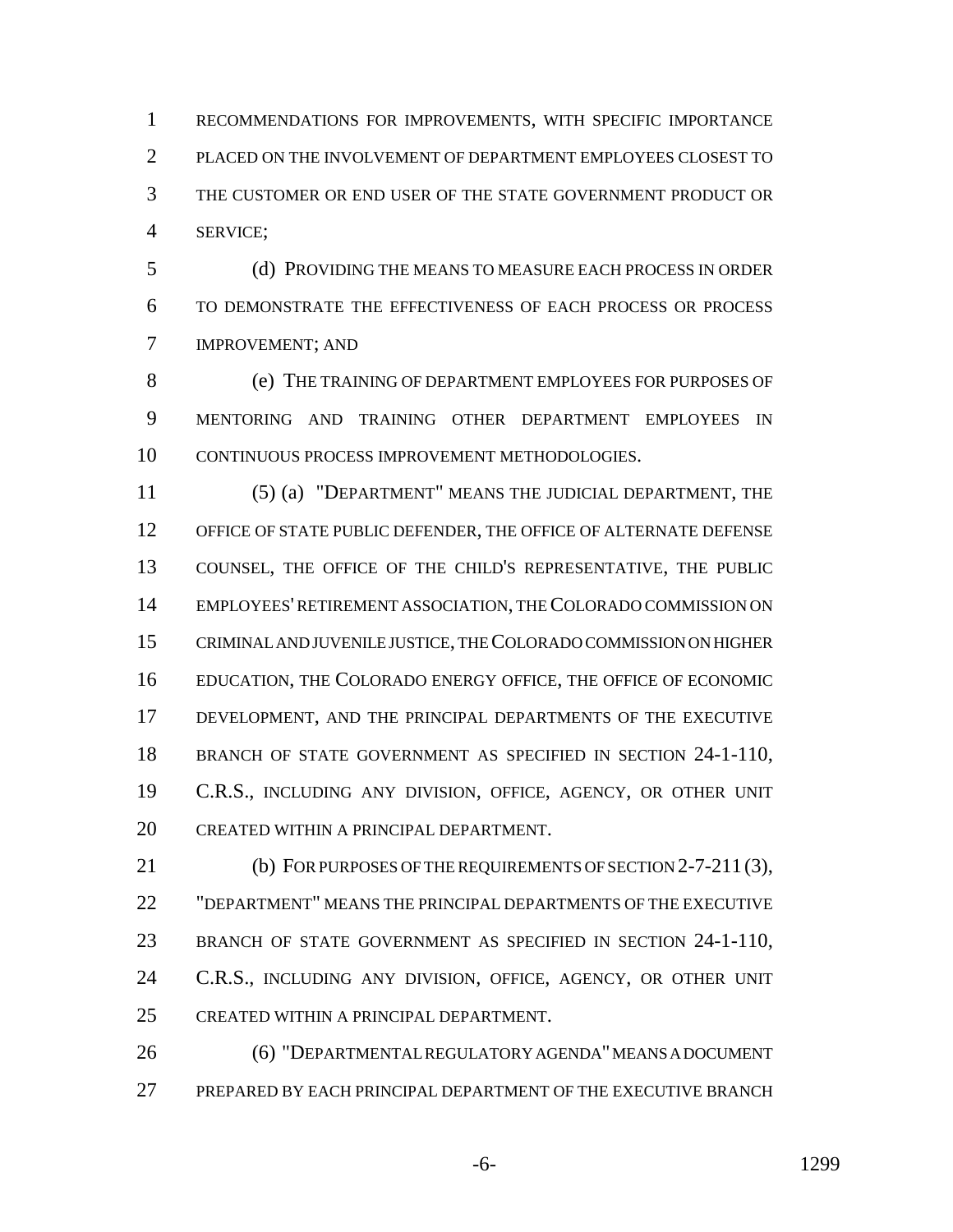OF STATE GOVERNMENT AND SUBMITTED TO THE GENERAL ASSEMBLY AND 2 MADE AVAILABLE TO THE PUBLIC AS DESCRIBED IN SECTION 2-7-211 (3). THE "DEPARTMENTAL REGULATORY AGENDA" CONTAINS THE FOLLOWING INFORMATION:

 (a) A LIST OF NEW RULES OR REVISIONS TO EXISTING RULES THAT THE DEPARTMENT EXPECTS TO PROPOSE IN THE NEXT CALENDAR YEAR;

 (b) THE STATUTORY OR OTHER BASIS FOR ADOPTION OF THE PROPOSED RULES;

(c) THE PURPOSE OF THE PROPOSED RULES;

10 (d) THE CONTEMPLATED SCHEDULE FOR ADOPTION OF THE RULES: (e) AN IDENTIFICATION AND LISTING OF PERSONS OR PARTIES THAT 12 MAY BE AFFECTED POSITIVELY OR NEGATIVELY BY THE RULES; AND

 (f) COMMENCING WITH DEPARTMENTAL REGULATORY AGENDAS SUBMITTED ON AND AFTER NOVEMBER 1, 2013, A LIST AND BRIEF SUMMARY OF ALL PERMANENT AND TEMPORARY RULES ACTUALLY ADOPTED SINCE THE PREVIOUS DEPARTMENTAL REGULATORY AGENDA WAS FILED.

 (7) "JOINT BUDGET COMMITTEE" MEANS THE JOINT BUDGET COMMITTEE ESTABLISHED IN SECTION 2-3-201.

 (8) "LEGISLATIVE AUDIT COMMITTEE" MEANS THE LEGISLATIVE 21 AUDIT COMMITTEE CREATED IN SECTION 2-3-101 (1).

 (9) "LEGISLATIVE COUNCIL" OR "EXECUTIVE COMMITTEE OF THE LEGISLATIVE COUNCIL" MEANS THE LEGISLATIVE COUNCIL OR EXECUTIVE COMMITTEE OF THE LEGISLATIVE COUNCIL CREATED IN SECTION 2-3-301. (10) "OFFICE OF ALTERNATE DEFENSE COUNSEL" MEANS THE OFFICE OF ALTERNATE DEFENSE COUNSEL CREATED IN SECTION 21-2-101,

C.R.S.

-7- 1299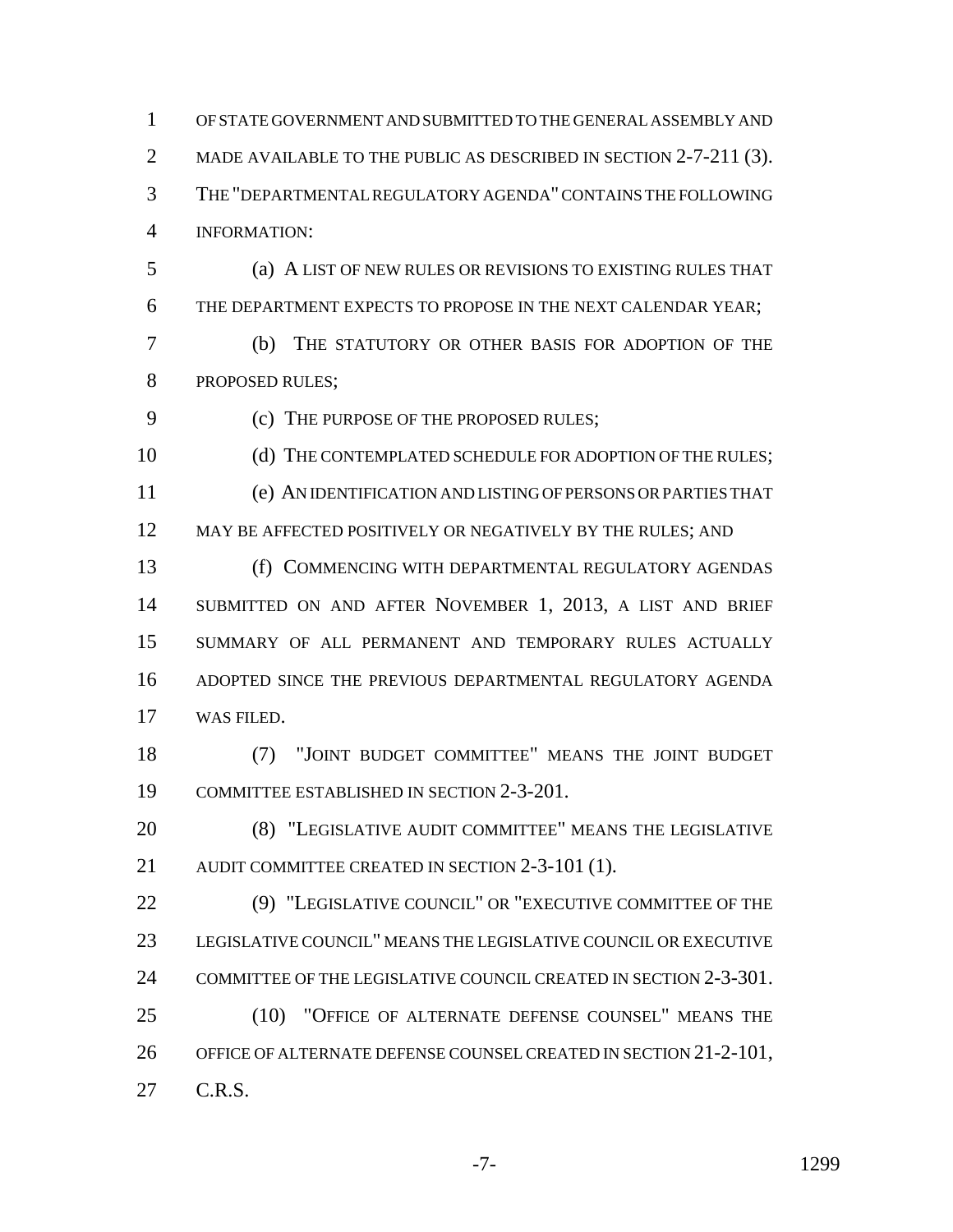(11) "OFFICE OF ECONOMIC DEVELOPMENT" MEANS THE COLORADO OFFICE OF ECONOMIC DEVELOPMENT CREATED IN SECTION 24-38.5-101, C.R.S.

 (12) "OFFICE OF STATE PLANNING AND BUDGETING" MEANS THE OFFICE OF STATE PLANNING AND BUDGETING CREATED IN SECTION 24-37-102, C.R.S.

 (13) "OFFICE OF STATE PUBLIC DEFENDER" MEANS THE OFFICE OF STATE PUBLIC DEFENDER CREATED IN SECTION 21-1-101, C.R.S.

 (14) "OFFICE OF THE CHILD'S REPRESENTATIVE" MEANS THE OFFICE OF THE CHILD'S REPRESENTATIVE CREATED IN SECTION 13-91-104,C.R.S.

 (15) "PERFORMANCE EVALUATION" MEANS A REGULAR REVIEW OF A DEPARTMENT'S OUTCOMES AS COMPARED TO ITS PUBLISHED PERFORMANCE GOALS.THE PERFORMANCE EVALUATION SHALL BE BASED ON ACTUAL HISTORICAL INFORMATION.

 (16) "PERFORMANCE GOAL" MEANS A SPECIFIC, QUANTIFIABLE GOAL RELATED TO A PERFORMANCE MEASURE ADOPTED BY A DEPARTMENT.

 (17) "PERFORMANCE MANAGEMENT SYSTEM" MEANS A FORMAL SYSTEM OF MANAGING THE PROCESSES AND OPERATIONS OF DEPARTMENTS.

 (18) "PERFORMANCE MEASURE" MEANS A QUANTITATIVE INDICATOR USED TO ASSESS THE OPERATIONAL PERFORMANCE OF A DEPARTMENT PURSUANT TO A PUBLISHED PERFORMANCE PLAN. A PERFORMANCE MEASURE SHOULD APPLY TO ACTIVITIES DIRECTLY UNDER THE INFLUENCE OF A DEPARTMENT AND SHOULD DEMONSTRATE THE DEPARTMENT'S EFFICIENCY AND EFFECTIVENESS IN DELIVERING GOODS OR SERVICES TO CUSTOMERS AND TAXPAYERS. PERFORMANCE MEASURES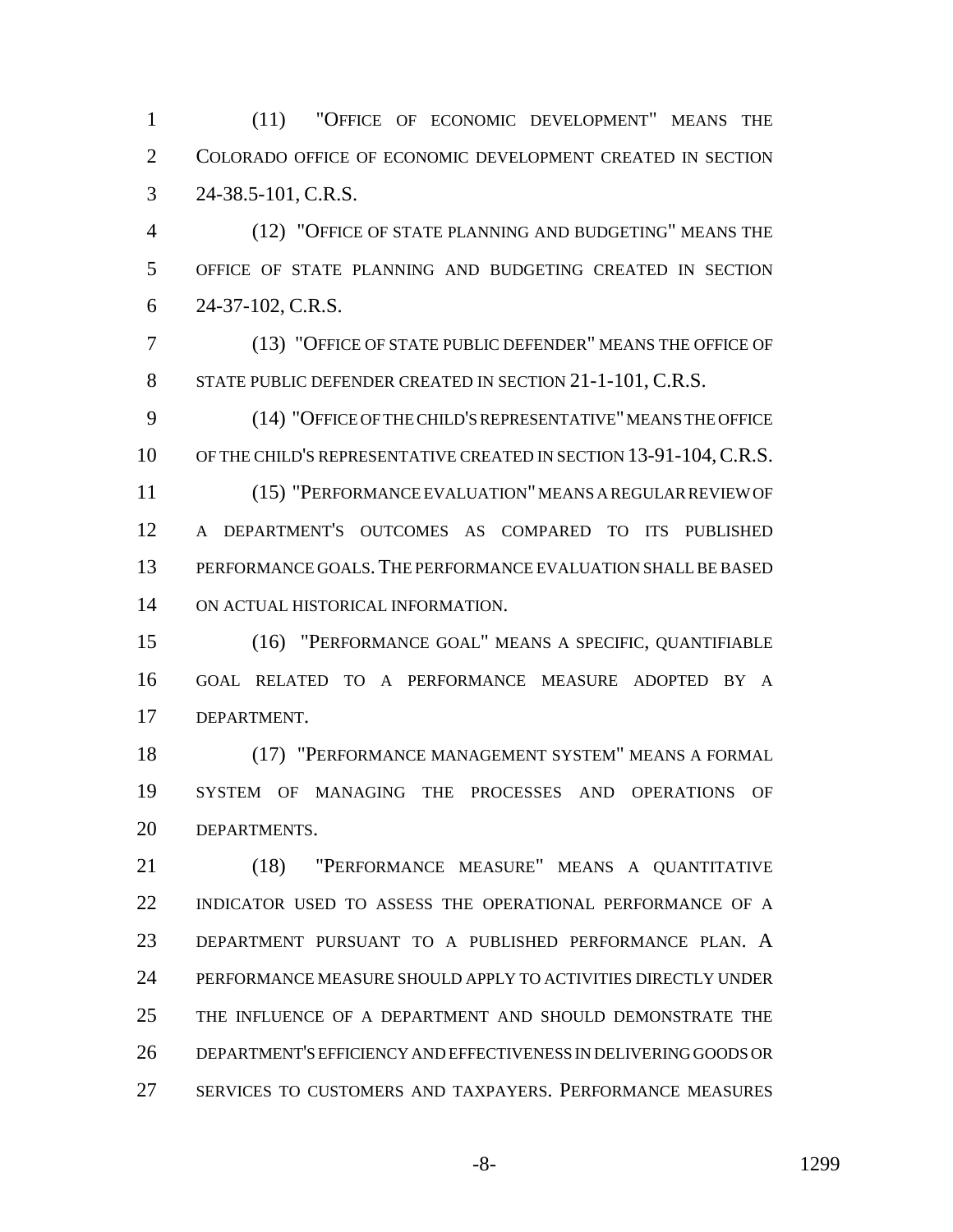SHOULD BE REASONABLY UNDERSTANDABLE TO THE PUBLIC.

 (19) "PERFORMANCE PLAN" MEANS A DOCUMENT PREPARED BY A DEPARTMENT AS PART OF A PERFORMANCE MANAGEMENT SYSTEM. A PERFORMANCE PLAN MUST INCORPORATE THE IMPACT OF MANAGEMENT STRATEGIES AND CONTINUOUS PROCESS IMPROVEMENT ACTIVITIES ON THE COSTS AND EFFICIENCY OF DELIVERING GOODS AND SERVICES TO TAXPAYERS AND CUSTOMERS OF STATE GOVERNMENT.

 (20) "PROCESS MAP" MEANS A WRITTEN OR VISUAL PRESENTATION THAT DESCRIBES THE STEPS INVOLVED IN PRODUCING A PRODUCT OR SERVICE FROM BEGINNING TO END.

 (21) "PUBLIC EMPLOYEES' RETIREMENT ASSOCIATION" MEANS THE PUBLIC EMPLOYEES' RETIREMENT ASSOCIATION CREATED IN ARTICLE 51 OF TITLE 24, C.R.S.

 (22) "STANDING INTERIM COMMITTEE" MEANS THE STANDING EDUCATION INTERIM COMMITTEE CREATED IN SECTION 2-7-203, THE STANDING HEALTH CARE AND HUMAN SERVICES INTERIM COMMITTEE CREATED IN SECTION 2-7-204, THE STANDING JUDICIARY AND CRIMINAL JUSTICE INTERIM COMMITTEE CREATED IN SECTION 2-7-205, THE STANDING 19 SCIENCE AND ENERGY INTERIM COMMITTEE CREATED IN SECTION 2-7-206, THE STANDING FINANCE AND BUSINESS INTERIM COMMITTEE CREATED IN SECTION 2-7-207, THE STANDING STATE AND LOCAL GOVERNMENT AND MILITARY AFFAIRS INTERIM COMMITTEE CREATED IN SECTION 2-7-208, AND THE STANDING TRANSPORTATION INTERIM COMMITTEE CREATED IN SECTION 2-7-209.

 (23) "STATE AUDITOR" MEANS THE STATE AUDITOR DESCRIBED IN SECTION 2-3-102.

 - -

-9- 1299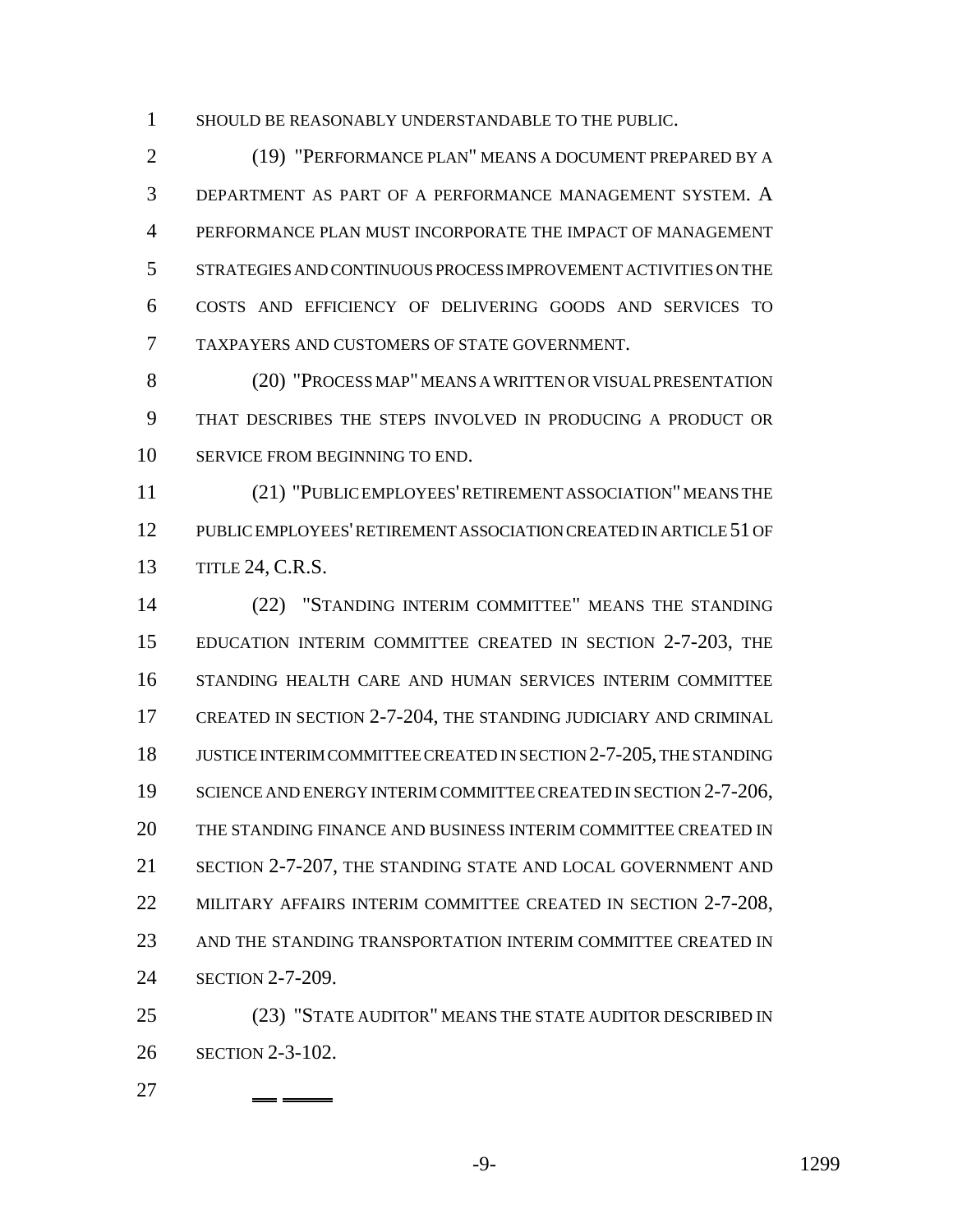| $\mathbf{1}$   | 2-7-203. Departmental presentations to legislative committees      |
|----------------|--------------------------------------------------------------------|
| $\overline{2}$ | of reference - departmental regulatory agendas. (1) THE SPEAKER OF |
| 3              | THE HOUSE OF REPRESENTATIVES AND THE PRESIDENT OF THE SENATE       |
| $\overline{4}$ | SHALL ASSIGN EACH DEPARTMENT TO A HOUSE AND SENATE COMMITTEE       |
| 5              | OF REFERENCE FOR THEIR RESPECTIVE HOUSES. IN MAKING THE            |
| 6              | ASSIGNMENTS, THE SPEAKER AND THE PRESIDENT SHALL ENSURE THAT THE   |
| 7              | PRIMARY FUNCTIONS AND RESPONSIBILITIES OF THE DEPARTMENT ARE       |
| 8              | WITHIN THE SUBJECT MATTER JURISDICTION OF THE COMMITTEES OF        |
| 9              | REFERENCE TO WHICH IT IS ASSIGNED.                                 |
| 10             | (2) (a) EACH JOINT COMMITTEE OF REFERENCE SHALL CONDUCT            |
| 11             | HEARINGS AS SPECIFIED IN PARAGRAPH (b) OF THIS SUBSECTION (2)      |
| 12             | DURING THE INTERIM BETWEEN LEGISLATIVE SESSIONS BETWEEN            |
| 13             | NOVEMBER 1 AND THE COMMENCEMENT OF THE FOLLOWING REGULAR           |
| 14             | LEGISLATIVE SESSION, DURING WHICH HEARINGS THE JOINT COMMITTEE     |
| 15             | SHALL HEAR A PRESENTATION FROM EACH DEPARTMENT THAT IS ASSIGNED    |
| 16             | TO SUCH COMMITTEE PURSUANT TO SUBSECTION (1) OF THIS SECTION       |
| 17             | <b>REGARDING:</b>                                                  |
| 18             | THE DEPARTMENT'S PERFORMANCE PLAN DEVELOPED<br>(I)                 |
| 19             | PURSUANT TO SECTION 2-7-204 (3);                                   |
| 20             | THE DEPARTMENT'S REGULATORY AGENDA REQUIRED<br>ΊD                  |
| 21             | PURSUANT TO SUBSECTION (4) OF THIS SECTION; AND                    |
| 22             | (III) THE DEPARTMENT'S LEGISLATIVE AGENDA FOR THE UPCOMING         |
| 23             | REGULAR LEGISLATIVE SESSION.                                       |
| 24             | IN THE PERIOD SPECIFIED IN PARAGRAPH (a) OF THIS<br>(b)            |
| 25             | SUBSECTION (2), EACH JOINT COMMITTEE OF REFERENCE MUST MEET:       |
| 26             | AT LEAST ONCE IN EVERY EVEN-NUMBERED YEAR; AND                     |
| 27             | (II) AT LEAST TWICE IN EVERY ODD-NUMBERED YEAR.                    |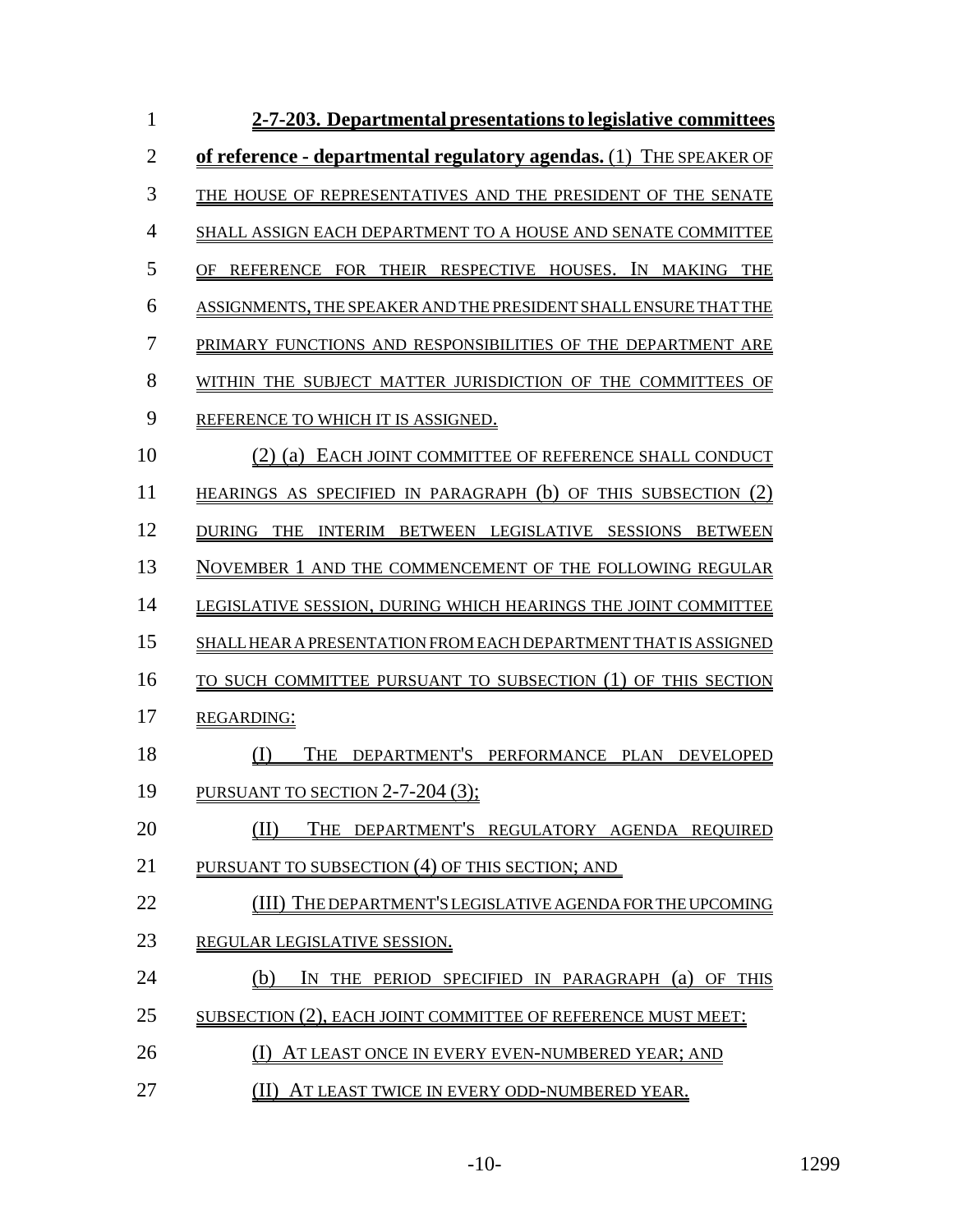| 1              | (c) EACH JOINT COMMITTEE OF REFERENCE SHALL ALLOW TIME FOR        |
|----------------|-------------------------------------------------------------------|
| $\overline{2}$ | PUBLIC TESTIMONY REGARDING EACH SUCH DEPARTMENT PRESENTATION.     |
| 3              | $(3)$ (a)<br>THE CHAIR OF EACH JOINT COMMITTEE OF REFERENCE       |
| 4              | SHALL ASSIGN TWO MEMBERS OF THE JOINT COMMITTEE, ONE FROM EACH    |
| 5              | MAJOR POLITICAL PARTY, TO SERVE AS LIAISONS WITH THE DEPARTMENTS  |
| 6              | ASSIGNED TO THEIR JOINT COMMITTEE OF REFERENCE REGARDING THE      |
| 7              | PERFORMANCE MANAGEMENT SYSTEM AND PERFORMANCE PLAN.               |
| 8              | (b)<br>THE CHAIR OF THE JOINT BUDGET COMMITTEE SHALL ASSIGN       |
| 9              | ONE MEMBER OF THE JOINT BUDGET COMMITTEE TO SERVE AS A LIAISON    |
| 10             | FOR EACH DEPARTMENT. THE JOINT BUDGET COMMITTEE LIAISON SHALL     |
| 11             | WORK WITH THE LIAISONS ASSIGNED PURSUANT TO PARAGRAPH (a) OF THIS |
| 12             | SUBSECTION (3) TO INFORM THE JOINT COMMITTEE OF REFERENCE         |
| 13             | REGARDING THE DEPARTMENT'S PROGRESS.                              |
| 14             | (c)<br>THE EXECUTIVE DIRECTOR OF EACH DEPARTMENT, OR THE          |
| 15             | EXECUTIVE DIRECTOR'S DESIGNEE, AND ANY APPROPRIATE STAFF OF THE   |
| 16             | DEPARTMENT SHALL WORK WITH THE LIAISONS AS NECESSARY.             |
| 17             | (4) ON NOVEMBER 1, 2013, AND EACH NOVEMBER 1 THEREAFTER,          |
| 18             | EACH DEPARTMENT SHALL FILE A DEPARTMENTAL REGULATORY AGENDA       |
| 19             | WITH THE STAFF OF THE LEGISLATIVE COUNCIL, WHO SHALL DISTRIBUTE   |
| 20             | DEPARTMENTAL REGULATORY AGENDA TO<br>THE APPLICABLE<br>THE        |
| 21             | COMMITTEE OF REFERENCE PRIOR TO THE DEPARTMENTAL PRESENTATIONS    |
| 22             | TO THE COMMITTEE OF REFERENCE. ON NOVEMBER 1, 2013, AND EACH      |
| 23             | NOVEMBER 1 THEREAFTER, EACH DEPARTMENT SHALL ALSO POST ITS        |
| 24             | DEPARTMENTAL REGULATORY AGENDA ON THE DEPARTMENT'S WEB SITE       |
| 25             | AND SHALL SUBMIT ITS DEPARTMENTAL REGULATORY AGENDA TO THE        |
| 26             | SECRETARY OF STATE FOR PUBLICATION IN THE COLORADO REGISTER.      |
| 27             | (5)<br>ALL LOCAL GOVERNMENT ENTITIES ARE ENCOURAGED TO            |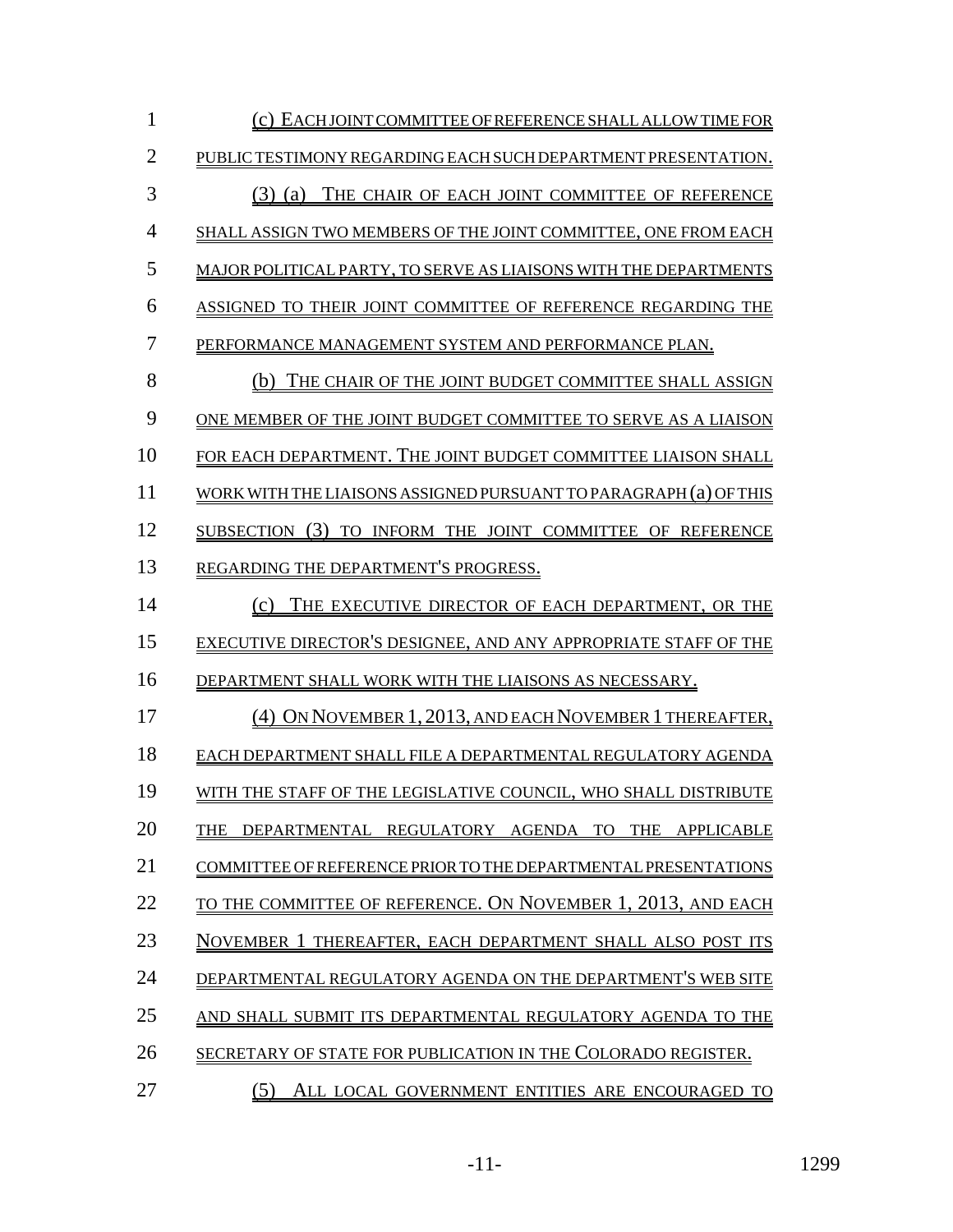1 ATTEND THE HEARINGS DESCRIBED IN SUBSECTION (2) OF THIS SECTION TO PROVIDE TESTIMONY OR TO SUBMIT AN OFFICIAL POSITION LETTER TO THE 3 JOINT COMMITTEES OF REFERENCE REGARDING ANY LOCAL IMPACT OF A DEPARTMENT'S PERFORMANCE MANAGEMENT SYSTEM AND PERFORMANCE PLAN.

 **2-7-204. Performance management systems.** (1) (a) NO LATER THAN AUGUST 1, 2013, AND NO LATER THAN AUGUST 1 OF EACH YEAR THEREAFTER, THE GOVERNOR SHALL PUBLISH THE COMPONENTS OF THE PERFORMANCE MANAGEMENT SYSTEM FOR MANAGING THE PRINCIPAL DEPARTMENTS OF THE EXECUTIVE BRANCH OF STATE GOVERNMENT, EXCEPT THE DEPARTMENT OF STATE, THE DEPARTMENT OF THE TREASURY, AND THE DEPARTMENT OF LAW. THE PERFORMANCE MANAGEMENT SYSTEM MUST BE PUBLISHED IN INSTRUCTIONS ISSUED BY THE OFFICE OF STATE PLANNING AND BUDGETING. THE INSTRUCTIONS MUST BE POSTED ON THE OFFICIAL WEB SITE ADMINISTERED BY THE OFFICE OF STATE PLANNING AND BUDGETING.

 (b) NO LATER THAN AUGUST 1, 2013, AND NO LATER THAN AUGUST 1 OF EACH YEAR THEREAFTER, THE JUDICIAL DEPARTMENT SHALL PUBLISH THE COMPONENTS OF THE PERFORMANCE MANAGEMENT SYSTEM FOR MANAGING THE JUDICIAL BRANCH THROUGH INSTRUCTIONS ISSUED BY THE OFFICE OF THE STATE COURT ADMINISTRATOR. THESE INSTRUCTIONS MUST BE POSTED ON THE OFFICIAL WEB SITE ADMINISTERED BY THE JUDICIAL BRANCH.

 (c) NO LATER THAN AUGUST 1, 2013, AND NO LATER THAN 25 AUGUST 1 OF EACH YEAR THEREAFTER, THE DEPARTMENT OF STATE, THE DEPARTMENT OF THE TREASURY, THE DEPARTMENT OF LAW, THE OFFICE OF STATE PUBLIC DEFENDER, THE OFFICE OF ALTERNATE DEFENSE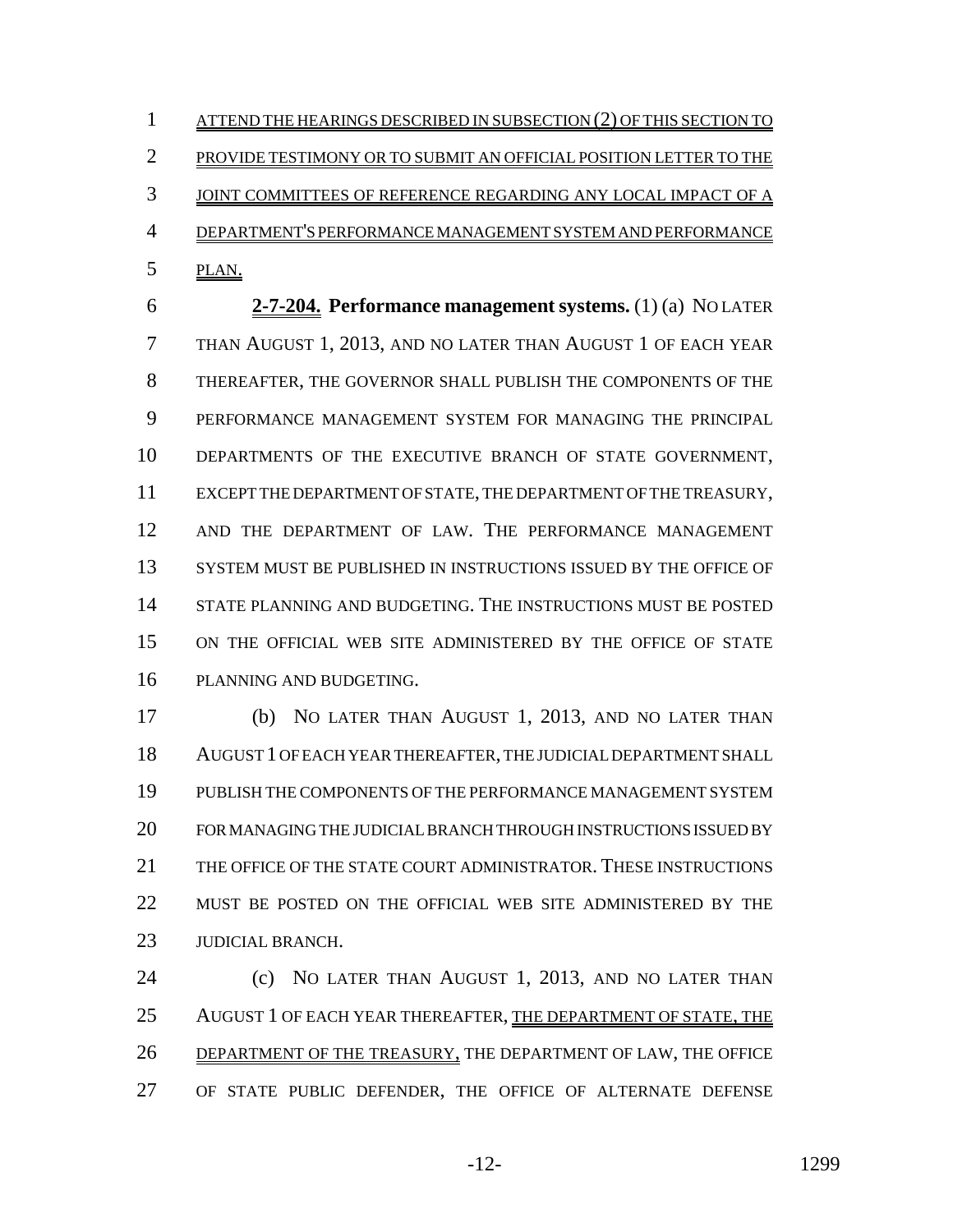COUNSEL, AND THE OFFICE OF THE CHILD'S REPRESENTATIVE SHALL EACH PUBLISH THEIR COMPONENTS OF THE PERFORMANCE MANAGEMENT SYSTEMS FOR THEIR RESPECTIVE DEPARTMENT, OFFICE, OR COMMISSION. THESE INSTRUCTIONS MUST BE POSTED ON THE OFFICIAL WEB SITES ADMINISTERED BY THE RESPECTIVE DEPARTMENTS, OFFICES, AND COMMISSIONS.

 (2) (a) ANY PERFORMANCE MANAGEMENT SYSTEM PUBLISHED PURSUANT TO SUBSECTION (1) OF THIS SECTION MUST ADDRESS, AMONG OTHER STRATEGIC GOALS AND PRIORITIES THAT ARE CONSISTENT WITH THE CHARGE OF EACH DEPARTMENT, STRATEGIES FOR ENHANCING PRODUCTIVITY, IMPROVING EFFICIENCY, REDUCING COSTS, AND ELIMINATING WASTE IN THE PROCESSES AND OPERATIONS THAT DELIVER GOODS AND SERVICES TO TAXPAYERS AND CUSTOMERS OF STATE GOVERNMENT.AT A MINIMUM, THE PERFORMANCE MANAGEMENT SYSTEM MUST ESTABLISH PARAMETERS FOR THE DEVELOPMENT OF PERFORMANCE PLANS FOR EACH DEPARTMENT. A PERFORMANCE MANAGEMENT SYSTEM SHOULD INCORPORATE A CONTINUOUS PROCESS IMPROVEMENT SYSTEM BASED ON LEAN GOVERNMENT PRINCIPLES OR ANOTHER WIDELY ACCEPTED BUSINESS PROCESS IMPROVEMENT SYSTEM.

 (b) A PERFORMANCE MANAGEMENT SYSTEM SHOULD INCLUDE ELEMENTS TO ENSURE THAT A DEPARTMENT'S EMPLOYEES ARE APPROPRIATELY TRAINED TO IMPLEMENT ITS VARIOUS COMPONENTS.

23 (3) (a) (I) EXCEPT AS PROVIDED IN SUBPARAGRAPH (II) OF THIS 24 PARAGRAPH (a), NO LATER THAN JULY 1, 2014, AND NO LATER THAN JULY 1 OF EACH YEAR THEREAFTER, EACH DEPARTMENT SHALL DEVELOP A PERFORMANCE PLAN IN ACCORDANCE WITH THE PERFORMANCE 27 MANAGEMENT SYSTEM AND SUBMIT THAT PLAN TO THE JOINT BUDGET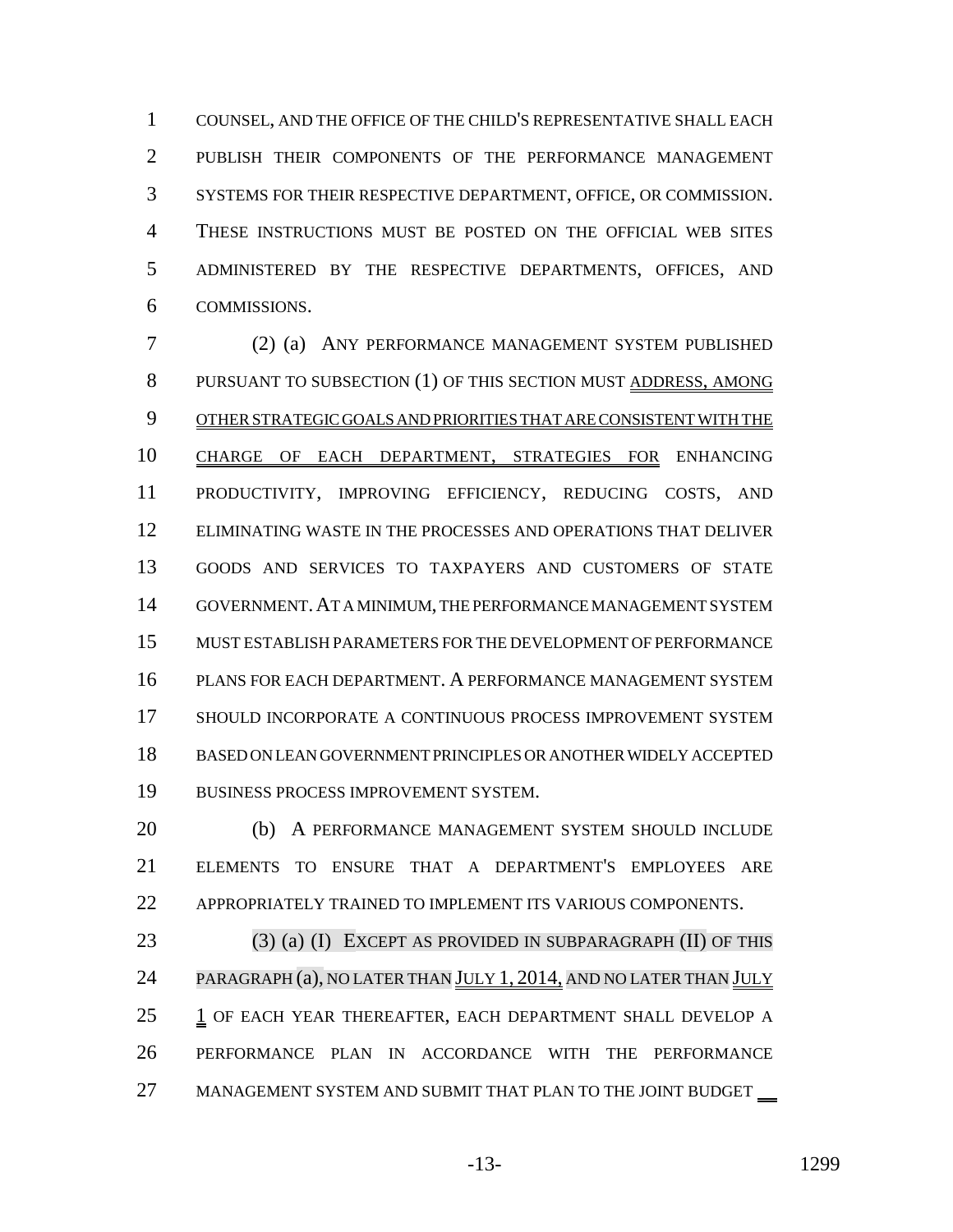COMMITTEE AND THE APPROPRIATE JOINT COMMITTEE OF REFERENCE AS DETERMINED PURSUANT TO SECTION 2-7-203. THE PERFORMANCE PLAN SERVES AS A GUIDE TO A DEPARTMENT'S MAJOR FUNCTIONS AND AS A TOOL TO EVALUATE PERFORMANCE GOALS OVER TIME.

 (II) (A) THE DEPARTMENT OF HIGHER EDUCATION WILL SATISFY THE REQUIREMENTS IN THIS SUBSECTION (3) THROUGH THE MASTER PLAN FOR POSTSECONDARY EDUCATION THAT THE COLORADO COMMISSION ON 8 HIGHER EDUCATION MAINTAINS AS DESCRIBED IN SECTION 23-1-108 (1.5), C.R.S., AND ANY PERFORMANCE CONTRACTS THAT THE COLORADO COMMISSION ON HIGHER EDUCATION NEGOTIATES AND ENTERS INTO WITH THE GOVERNING BOARDS OF THE STATE INSTITUTIONS OF HIGHER EDUCATION AS SPECIFIED IN SECTION 23-5-129,C.R.S.THE DEPARTMENT OF HIGHER EDUCATION SHALL ENSURE THAT COPIES OF THE MASTER PLAN AND PERFORMANCE CONTRACTS BE SUBMITTED TO THE JOINT BUDGET COMMITTEE AND THE APPROPRIATE JOINT COMMITTEE OF REFERENCE AS DETERMINED PURSUANT TO SECTION 2-7-203, AND SHALL POST THE 17 MASTER PLAN AND PERFORMANCE CONTRACTS TO ITS OFFICIAL WEB SITE AND THE OFFICIAL WEB SITE OF THE OFFICE OF STATE PLANNING AND BUDGETING. **(B) THE STATE AUDITOR, IN CONDUCTING A PERFORMANCE AUDIT** 

 OF THE DEPARTMENT OF HIGHER EDUCATION AS SPECIFIED IN SUBSECTION (5) OF THIS SECTION, SHALL CONSIDER THE EXTENT TO WHICH THE GOALS OF THE MASTER PLAN AND THE ASSOCIATED PERFORMANCE CONTRACTS HAVE BEEN ACHIEVED.

 (b) EACH DEPARTMENT'S PERFORMANCE PLAN SHALL BE POSTED ON THE OFFICIAL WEB SITES OF THE DEPARTMENT AND THE OFFICE OF STATE PLANNING AND BUDGETING.THE STATE TREASURER, THE ATTORNEY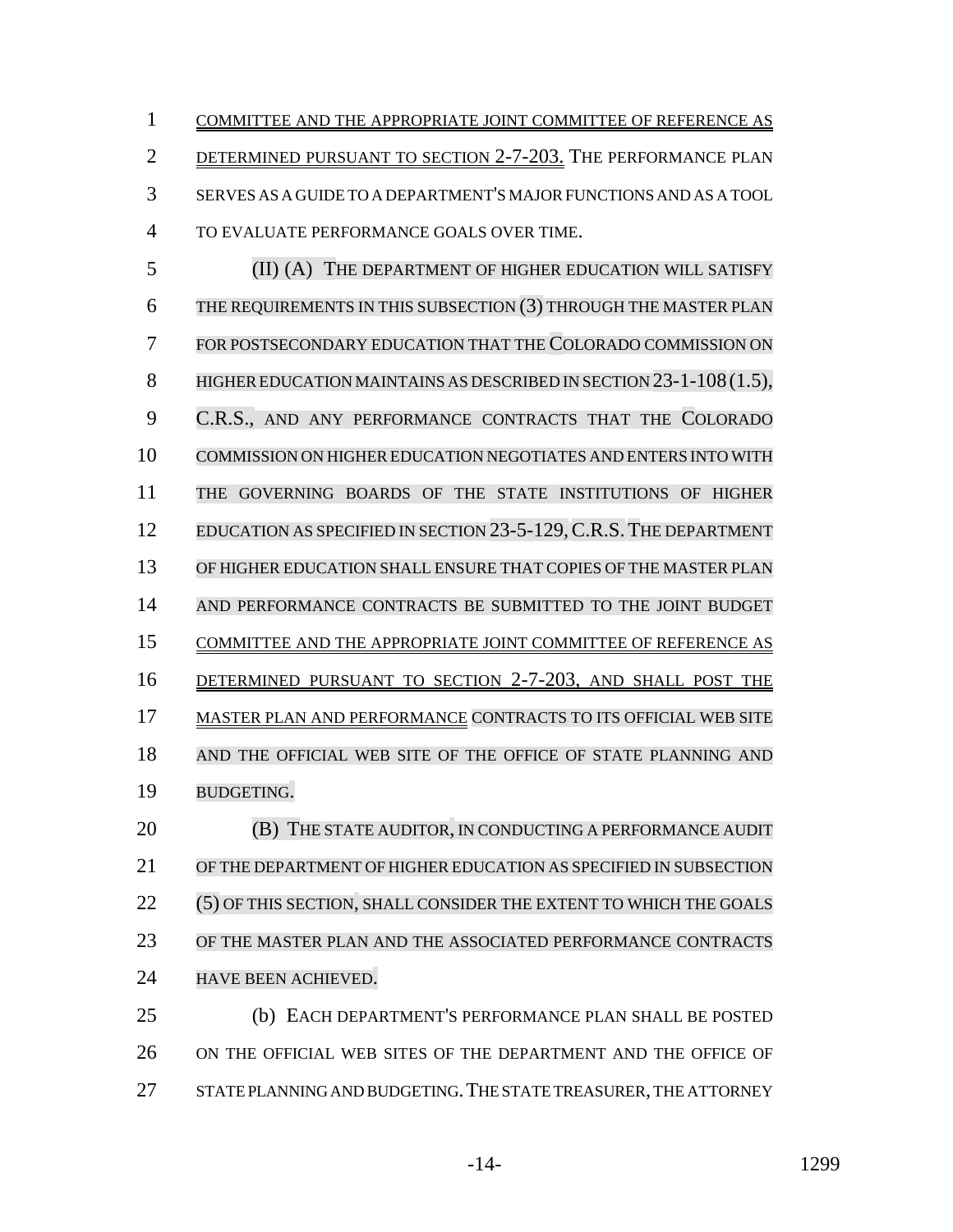GENERAL, THE SECRETARY OF STATE, THE STATE COURT ADMINISTRATOR FOR THE JUDICIAL DEPARTMENT, THE OFFICE OF STATE PUBLIC DEFENDER, THE OFFICE OF ALTERNATE DEFENSE COUNSEL, AND THE OFFICE OF THE CHILD'S REPRESENTATIVE SHALL ENSURE THE OFFICE OF STATE PLANNING AND BUDGETING RECEIVES THE INFORMATION REQUIRED TO BE POSTED ON THE OFFICE OF STATE PLANNING AND BUDGETING'S WEB SITE PURSUANT TO THIS PARAGRAPH (b). THE OFFICE OF STATE PLANNING AND BUDGETING SHALL NOT HAVE ACCESS TO EDIT ANY INFORMATION PROVIDED BY THE STATE TREASURER, THE ATTORNEY GENERAL, THE SECRETARY OF STATE, THE STATE COURT ADMINISTRATOR FOR THE JUDICIAL DEPARTMENT, THE OFFICE OF STATE PUBLIC DEFENDER, THE OFFICE OF ALTERNATE DEFENSE COUNSEL, OR THE OFFICE OF THE CHILD'S REPRESENTATIVE.

 (c) AT A MINIMUM, A PERFORMANCE PLAN MUST INCLUDE THE FOLLOWING COMPONENTS, WHICH MAY BE FURTHER REFINED IN THE PERFORMANCE MANAGEMENT SYSTEM PUBLISHED PURSUANT TO 16 SUBSECTION (1) OF THIS SECTION:

(I) A STATEMENT OF THE DEPARTMENT'S MISSION OR VISION;

 (II) A DESCRIPTION OF THE MAJOR FUNCTIONS OF THE DEPARTMENT;

 (III) PERFORMANCE MEASURES FOR THE MAJOR FUNCTIONS OF THE DEPARTMENT;

**(IV)** PERFORMANCE GOALS THAT CORRESPOND TO THE DEPARTMENT'S PERFORMANCE MEASURES AND THAT EXTEND TO AT LEAST 24 THREE YEARS INTO THE FUTURE;

 (V) A NARRATIVE DESCRIPTION OF THE STRATEGIES NECESSARY TO MEET THE PERFORMANCE GOALS; AND

(VI) A SUMMARY OF THE DEPARTMENT'S MOST RECENT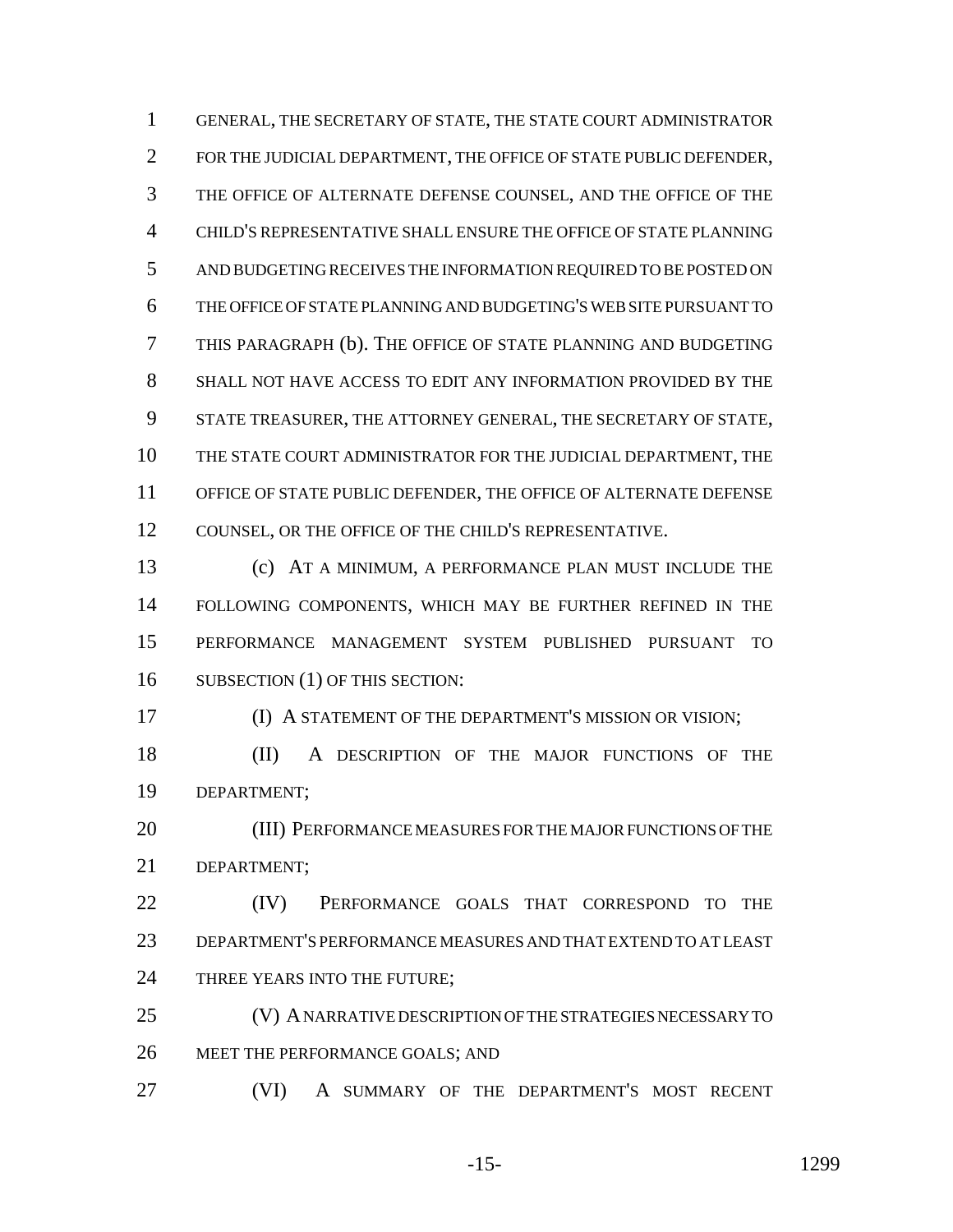PERFORMANCE EVALUATION.

2 (d) IF REASONABLE AND APPROPRIATE, PERFORMANCE MEASURES SHOULD BE DEVELOPED WITH THE INPUT OF DEPARTMENT EMPLOYEES AND CERTIFIED EMPLOYEE ORGANIZATIONS.

 (4) DEPARTMENTS SHALL CONDUCT PERFORMANCE EVALUATIONS AND DISTRIBUTE THEM TO THE JOINT BUDGET COMMITTEE AND THE GENERAL ASSEMBLY AT LEAST TWICE EACH CALENDAR YEAR AS DEFINED IN THE PUBLISHED PERFORMANCE MANAGEMENT SYSTEM.

 (5) (a) PRIOR TO THE FIRST REGULAR SESSION OF THE SEVENTIETH GENERAL ASSEMBLY, THE STATE AUDITOR SHALL, WITHIN EXISTING RESOURCES, CONDUCT OR CAUSE TO BE CONDUCTED PERFORMANCE AUDITS OF ONE OR MORE SPECIFIC PROGRAMS OR SERVICES IN AT LEAST TWO DEPARTMENTS, AND SHALL CONTINUE TO CONDUCT OR CAUSE TO BE CONDUCTED PERFORMANCE AUDITS OF ONE OR MORE SPECIFIC PROGRAMS OR SERVICES IN AT LEAST TWO DEPARTMENTS ANNUALLY THEREAFTER. (b) IN SELECTING BOTH DEPARTMENTS AND SPECIFIC PROGRAMS OR SERVICES WITHIN THOSE DEPARTMENTS FOR PERFORMANCE AUDITS, THE STATE AUDITOR SHALL CONSIDER RISK, AUDIT COVERAGE, RESOURCES REQUIRED TO CONDUCT THE PERFORMANCE AUDITS, AND THE IMPACT OF THE AUDITED PROGRAMS OR SERVICES ON A DEPARTMENT'S PERFORMANCE-BASED GOALS. THE LEGISLATIVE AUDIT COMMITTEE SHALL APPROVE THE PROGRAMS OR SERVICES SELECTED BY THE AUDITOR FOR PERFORMANCE AUDITS.

 (c) PERFORMANCE AUDITS OF THE PROGRAMS OR SERVICES 25 SELECTED FOR AUDIT MAY INCLUDE, BUT SHALL NOT BE LIMITED TO, THE REVIEW OF THE FOLLOWING:

**(I) THE INTEGRITY OF THE PERFORMANCE MEASURES AUDITED;** 

-16- 1299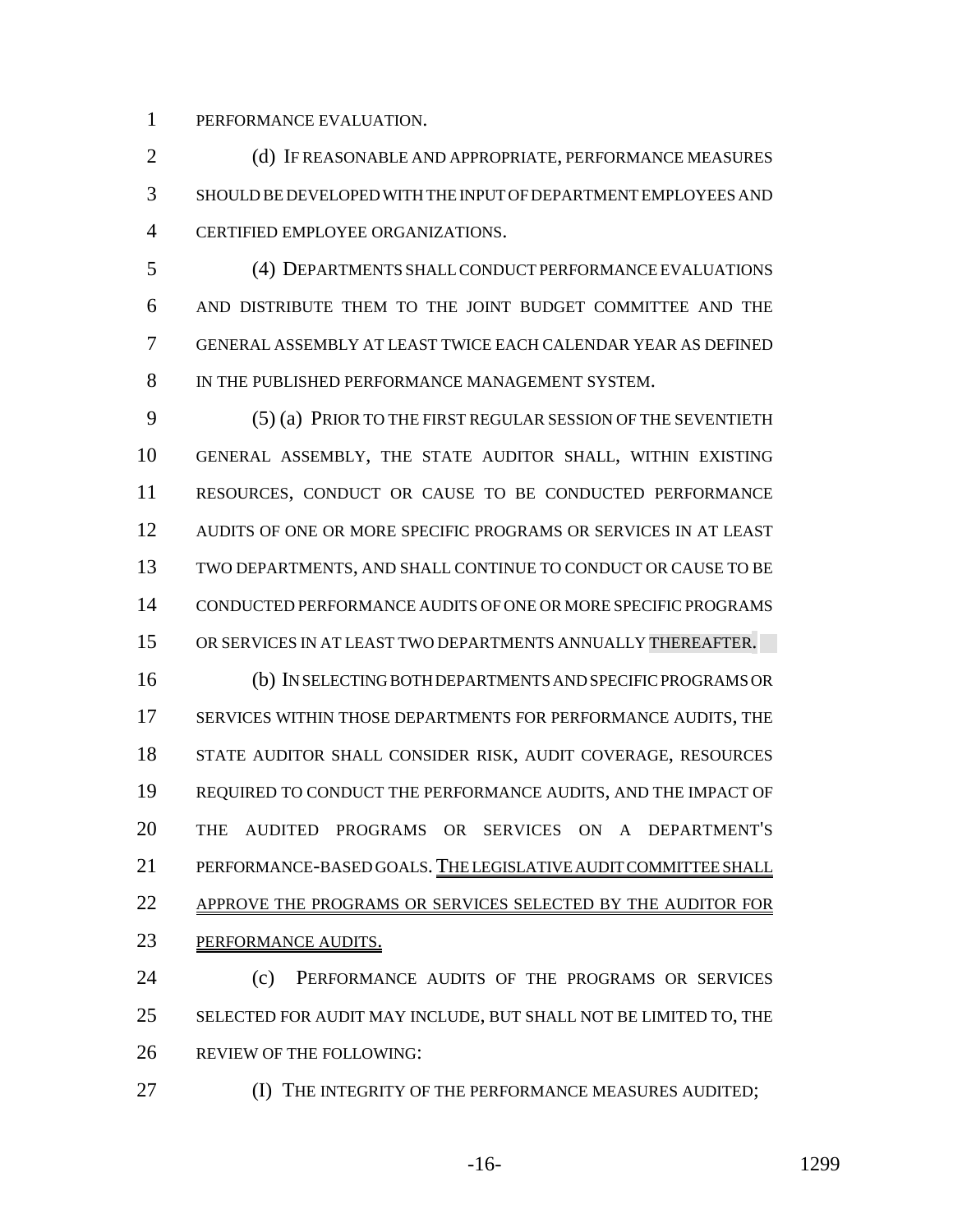(II) THE ACCURACY AND VALIDITY OF REPORTED RESULTS; AND (III) THE OVERALL COST AND EFFECTIVENESS OF THE AUDITED PROGRAMS OR SERVICES IN ACHIEVING LEGISLATIVE INTENT AND THE DEPARTMENTS' PERFORMANCE GOALS.

 (d) THE STATE AUDITOR SHALL PRESENT THE PERFORMANCE AUDIT REPORT TO THE LEGISLATIVE AUDIT COMMITTEE.

 (e) AFTER THE PERFORMANCE AUDIT REPORT IS RELEASED BY THE LEGISLATIVE AUDIT COMMITTEE, THE STATE AUDITOR SHALL PRESENT THE PERFORMANCE AUDIT REPORT OF THOSE DEPARTMENTS WITH SERVICES OR PROGRAMS AUDITED IN THE PREVIOUS YEAR TO THE APPROPRIATE JOINT COMMITTEE OF REFERENCE AS DETERMINED PURSUANT TO SECTION 12 2-7-203. THE STATE AUDITOR SHALL ALSO PRESENT ANY OTHER AUDIT REPORTS THAT HE OR SHE DEEMS RELEVANT FOR THE JOINT COMMITTEE OF REFERENCE'S REVIEW.

 (6) AS PART OF ITS REGULAR DELIBERATIONS, THE JOINT BUDGET COMMITTEE SHALL CONSIDER THE PERFORMANCE PLANS SUBMITTED PURSUANT TO PARAGRAPH (a) OF SUBSECTION (3) OF THIS SECTION AND THE PERFORMANCE EVALUATIONS SUBMITTED PURSUANT TO SUBSECTION (4) OF THIS SECTION. BASED ON ITS REVIEW OF THESE PERFORMANCE 20 PLANS AND PERFORMANCE EVALUATIONS AND ITS CONSIDERATION OF EACH DEPARTMENT'S LEGAL RESPONSIBILITIES AND STRATEGIC GOALS AND 22 OBJECTIVES, THE JOINT BUDGET COMMITTEE MAY PRIORITIZE DEPARTMENTS' REQUESTS FOR NEW FUNDING THAT ARE EXPRESSLY INTENDED TO ENHANCE PRODUCTIVITY, IMPROVE EFFICIENCY, REDUCE COSTS, AND ELIMINATE WASTE IN THE PROCESSES AND OPERATIONS THAT DELIVER GOODS AND SERVICES TO TAXPAYERS AND CUSTOMERS OF STATE GOVERNMENT.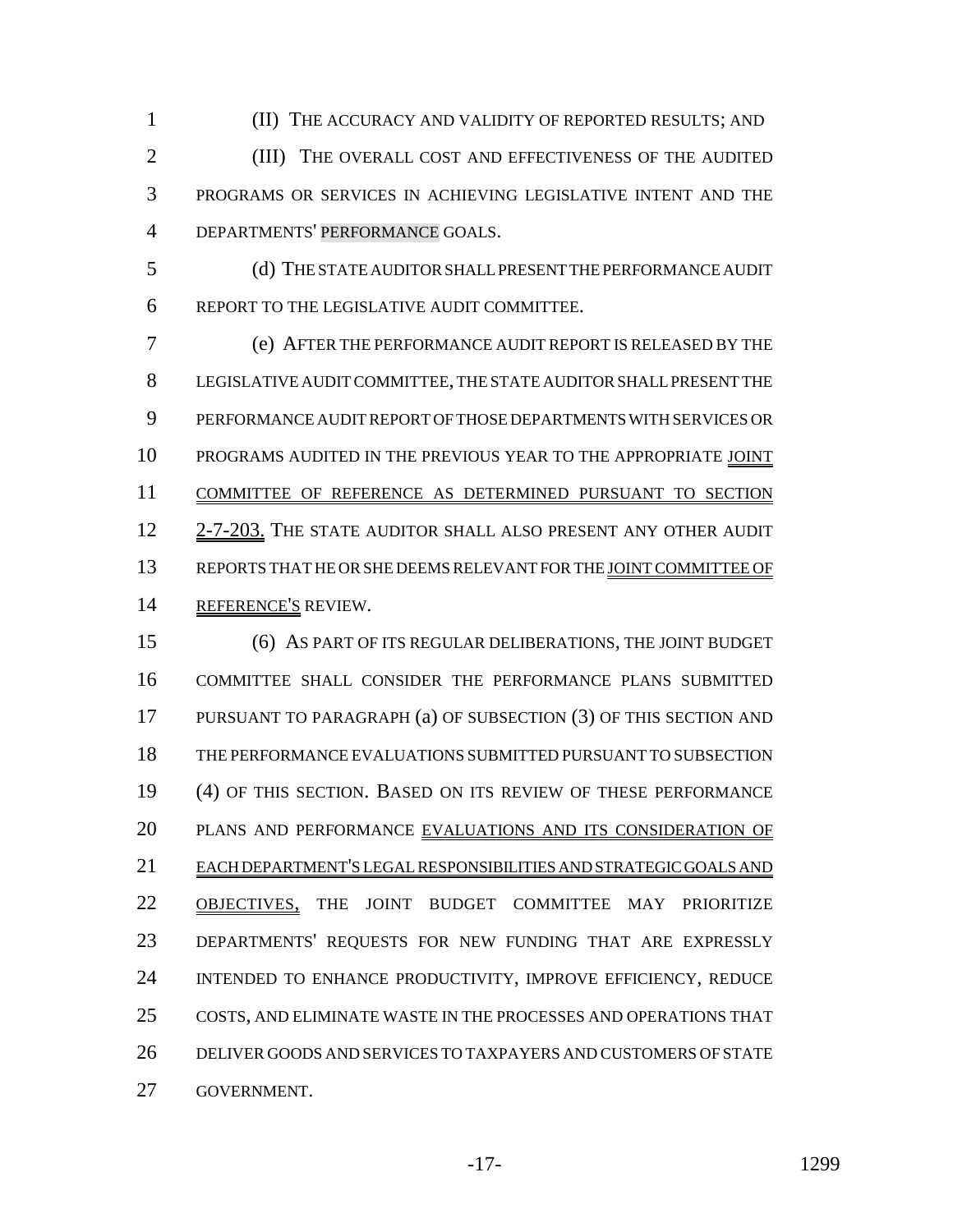**2-7-205. Annual performance report.** (1) (a) (I) EXCEPT AS PROVIDED IN SUBPARAGRAPH (II) OF THIS PARAGRAPH (a), NO LATER THAN JANUARY 2, 2014, AND NO LATER THAN JANUARY 2 OF EACH YEAR THEREAFTER, THE OFFICE OF STATE PLANNING AND BUDGETING SHALL PUBLISH AN ANNUAL PERFORMANCE REPORT FOR EACH DEPARTMENT EXCEPT THE DEPARTMENT OF STATE, THE DEPARTMENT OF THE TREASURY, THE DEPARTMENT OF LAW, THE JUDICIAL DEPARTMENT, THE OFFICE OF STATE PUBLIC DEFENDER, THE OFFICE OF ALTERNATE DEFENSE COUNSEL, AND THE OFFICE OF THE CHILD'S REPRESENTATIVE. THE ANNUAL PERFORMANCE REPORT MUST INCLUDE A SUMMARY OF EACH DEPARTMENT'S PERFORMANCE PLAN AND MOST RECENT PERFORMANCE EVALUATION.THE ANNUAL PERFORMANCE REPORT MUST BE CLEARLY WRITTEN AND EASILY UNDERSTOOD AND MUST BE LIMITED TO A MAXIMUM OF FOUR PAGES PER DEPARTMENT.

15 (II) THE OFFICE OF STATE PLANNING AND BUDGETING SHALL PREPARE THE SECTION OF THE ANNUAL PERFORMANCE REPORT FOR THE DEPARTMENT OF HIGHEREDUCATION BY REVIEWING THE INSTITUTIONS OF HIGHER EDUCATION'S PROGRESS TOWARDS THE GOALS SET FORTH IN THE INSTITUTION OF HIGHER EDUCATION'S PERFORMANCE CONTRACT DESCRIBED IN SECTION 23-5-129, C.R.S., AND THE OUTCOMES OF THE RECOMMENDED PERFORMANCE FUNDING PLAN REQUIRED IN SECTION 23-1-108 (1.9) (b), C.R.S.

 (b) NO LATER THAN DECEMBER 1, 2013, AND NO LATER THAN DECEMBER 1 OF EACH YEAR THEREAFTER, THE DEPARTMENT OF STATE, THE DEPARTMENT OF THE TREASURY, THE DEPARTMENT OF LAW, THE JUDICIAL DEPARTMENT, THE OFFICE OF STATE PUBLIC DEFENDER, THE OFFICE OF ALTERNATE DEFENSE COUNSEL, AND THE OFFICE OF THE CHILD'S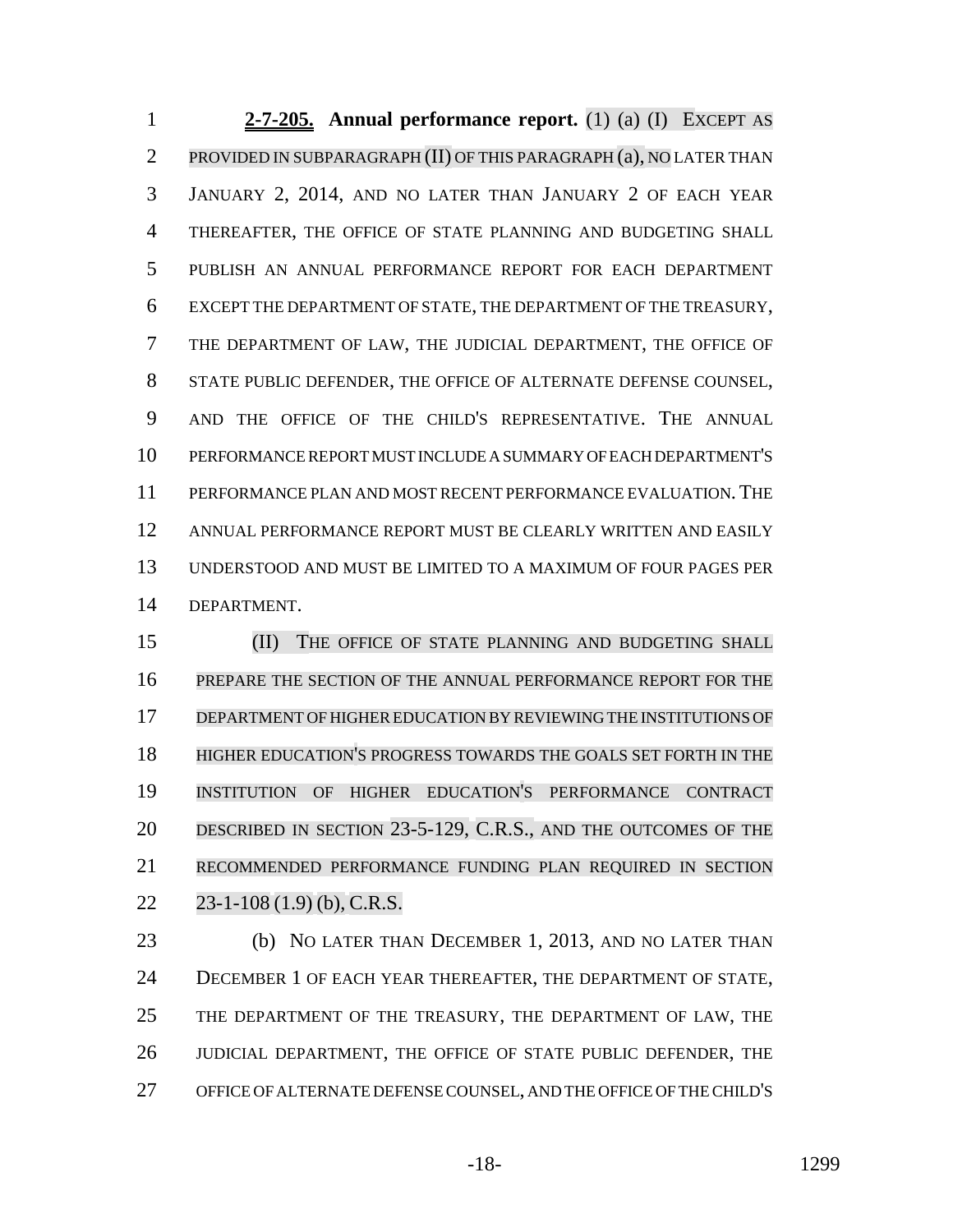REPRESENTATIVE SHALL EACH PUBLISH AN ANNUAL PERFORMANCE REPORT INCLUDING A SUMMARY OF ITS PERFORMANCE PLAN AND MOST RECENT PERFORMANCE EVALUATION.THE ANNUAL PERFORMANCE REPORTS MUST BE CLEARLY WRITTEN AND EASILY UNDERSTOOD AND MUST EACH BE LIMITED TO A MAXIMUM OF FOUR PAGES. (2) (a) THE ANNUAL PERFORMANCE REPORTS SHALL BE POSTED ON THE OFFICIAL WEB SITES OF THE STATE OF COLORADO AND THE OFFICE OF THE GOVERNOR. THE ANNUAL PERFORMANCE REPORTS SHALL INCLUDE A HYPERLINK TO EACH DEPARTMENT'S PERFORMANCE PLAN POSTED ON THE 10 OFFICIAL WEB SITE OF EACH DEPARTMENT PURSUANT TO SECTION 2-7-204

11  $(3)$  (b).

 (b) THE ANNUAL PERFORMANCE REPORTS SHALL BE DISTRIBUTED TO ALL MEMBERS OF THE GENERAL ASSEMBLY PURSUANT TO SECTION 24-1-136 (9), C.R.S.

 **SECTION 2.** In Colorado Revised Statutes, 2-3-103, **amend** (9); and **add** (9.5) as follows:

 **2-3-103. Duties of state auditor - definitions.** (9) It is the duty of the state auditor to conduct or cause to be conducted performance 19 audits as specified in section  $2-7-204$  (4) SECTION 2-7-212 (5).

20 (9.5) IT IS THE DUTY OF THE STATE AUDITOR TO NOTIFY THE APPROPRIATE JOINT COMMITTEE OF REFERENCE AS DETERMINED PURSUANT TO SECTION 2-7-203 WHEN A DEPARTMENT HAS NOT COMPLETED 23 RECOMMENDATIONS MADE BY THE STATE AUDITOR WITHIN THE TIME PROVIDED.

 **SECTION 3.** In Colorado Revised Statutes, 2-3-203, **add** (1) (b.2) as follows: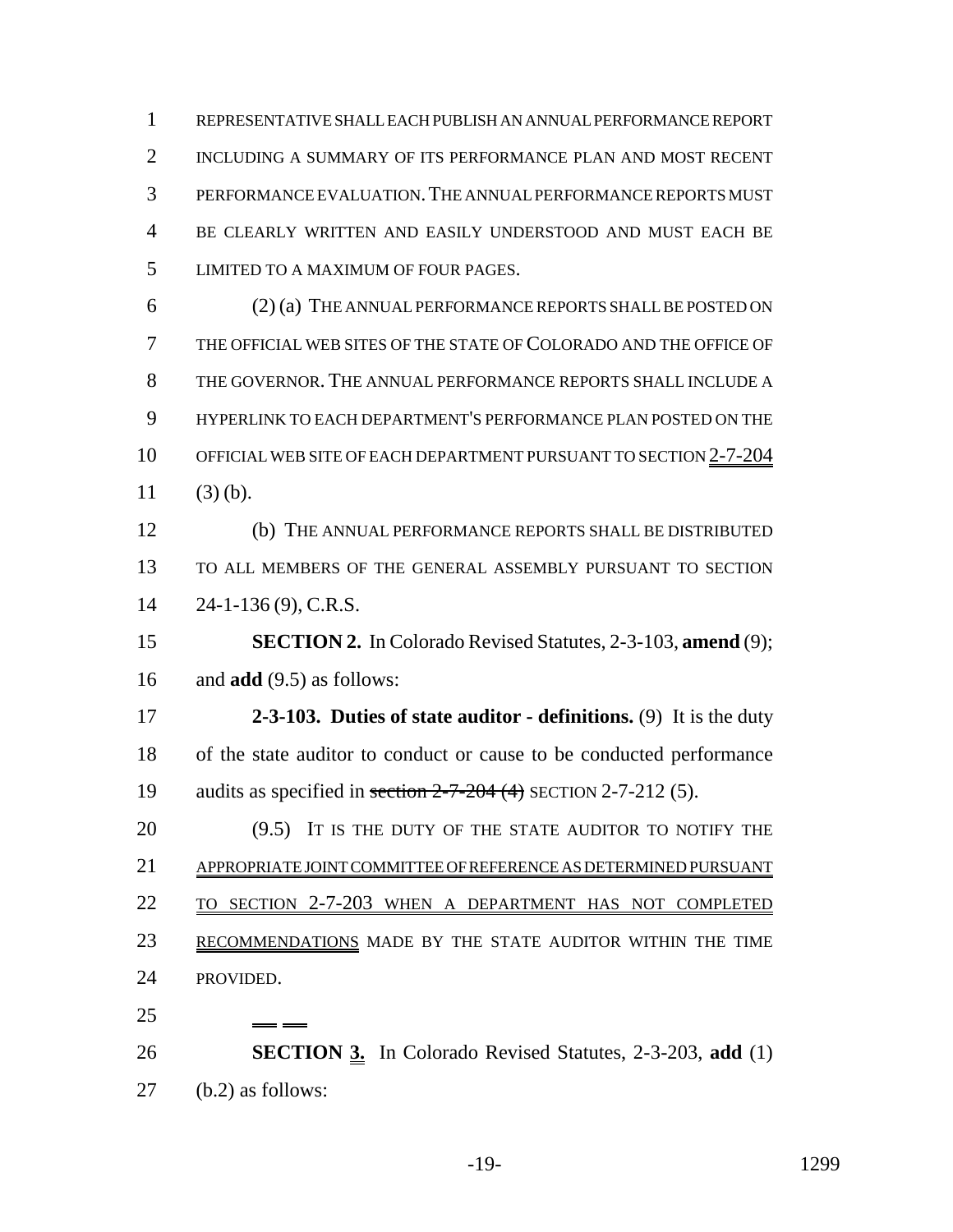| $\mathbf{1}$   | 2-3-203. Powers and duties of the joint budget committee -           |
|----------------|----------------------------------------------------------------------|
| $\overline{2}$ | <b>repeal.</b> (1) The committee has the following power and duties: |
| 3              | (b.2) EFFECTIVE JULY 1, 2013, TO HOLD HEARINGS AS REQUIRED           |
| 4              | TO REVIEW THE PERFORMANCE PLANS AND PERFORMANCE EVALUATIONS          |
| 5              | OF STATE DEPARTMENTS AS DEFINED IN SECTION 2-7-212. BASED ON ITS     |
| 6              | REVIEW OF THESE PERFORMANCE PLANS AND PERFORMANCE EVALUATIONS        |
| 7              | AND ITS CONSIDERATION OF EACH DEPARTMENT'S LEGAL RESPONSIBILITIES    |
| 8              | AND STRATEGIC GOALS AND OBJECTIVES, THE JOINT BUDGET COMMITTEE       |
| 9              | MAY PRIORITIZE DEPARTMENTS' REQUESTS FOR NEW FUNDING THAT ARE        |
| 10             | EXPRESSLY INTENDED TO ENHANCE PRODUCTIVITY, IMPROVE EFFICIENCY,      |
| 11             | REDUCE COSTS, AND ELIMINATE WASTE IN THE PROCESSES AND               |
| 12             | OPERATIONS THAT DELIVER GOODS AND SERVICES TO TAXPAYERS AND          |
| 13             | CUSTOMERS OF STATE GOVERNMENT.                                       |
|                |                                                                      |
| 14             |                                                                      |
| 15             | <b>SECTION 4.</b> In Colorado Revised Statutes, repeal and reenact,  |
| 16             | with amendments, 2-3-303.3 as follows:                               |
| 17             | 2-3-303.3. Interim studies. (1) COMMENCING ON AND AFTER THE          |
| 18             | EFFECTIVE DATE OF THIS SECTION, INTERIM STUDIES MAY NOT BE           |
| 19             | REQUESTED BY A LEGISLATIVE MEMBER BY BILL OR RESOLUTION. NO          |
| 20             | LATER THAN THE NINETY-FOURTH DAY OF A REGULAR LEGISLATIVE            |
| 21             | SESSION, A LEGISLATIVE MEMBER MAY SUBMIT A REQUEST IN WRITING TO     |
| 22             | THE LEGISLATIVE COUNCIL REGARDING AN ISSUE THAT HE OR SHE WISHES     |
| 23             | TO STUDY DURING THE NEXT INTERIM BETWEEN SESSIONS. AT MINIMUM,       |
| 24             | THE REQUEST MUST SPECIFY:                                            |
| 25             | THE SCOPE OF THE POLICY ISSUES TO BE STUDIED;                        |
| 26             | THE NUMBER OF MEETINGS THAT WOULD BE NECESSARY TO                    |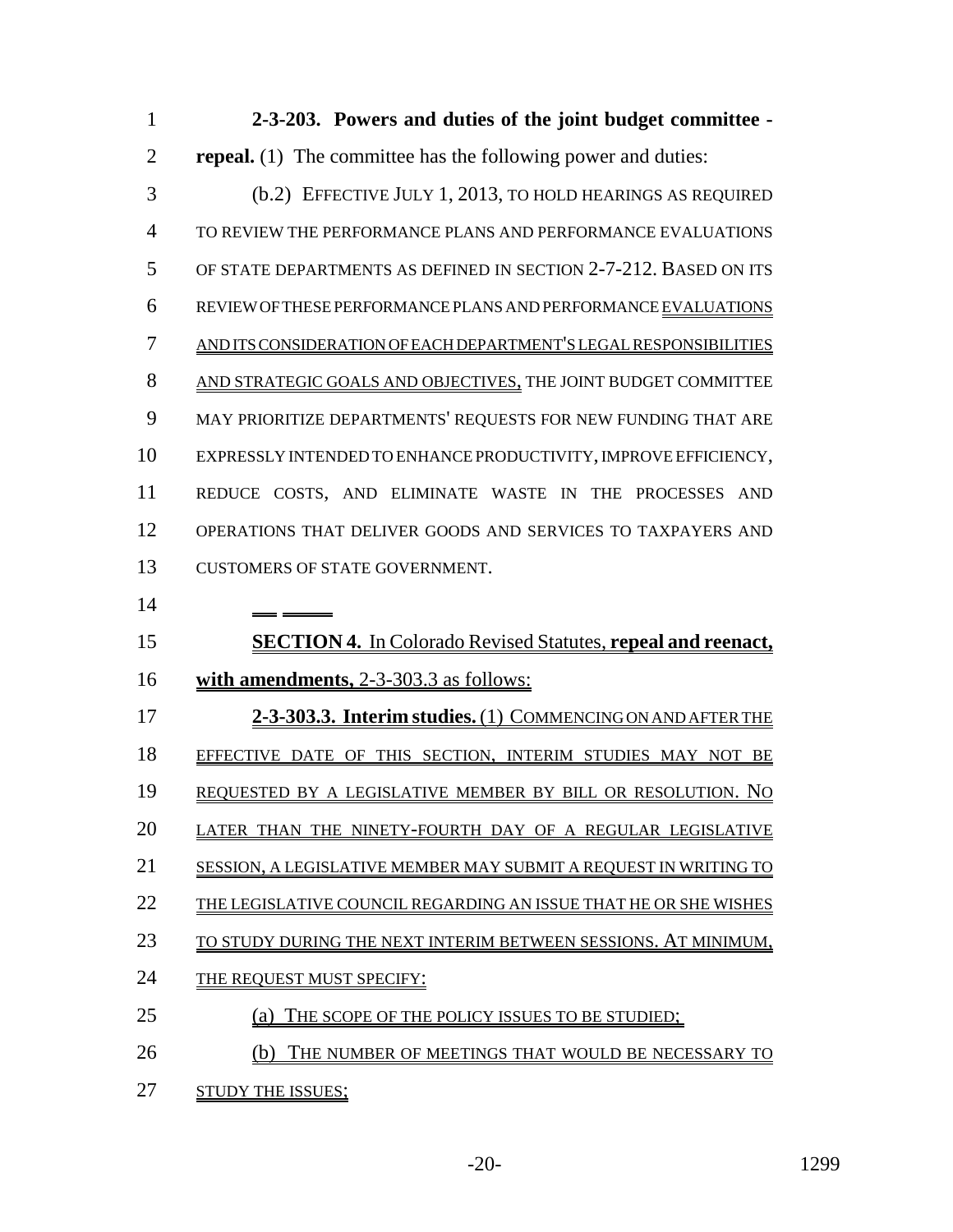| $\mathbf{1}$   | (c) THE SUGGESTED NUMBER AND COMPOSITION OF LEGISLATIVE              |
|----------------|----------------------------------------------------------------------|
| $\overline{2}$ | MEMBERS ON THE INTERIM COMMITTEE;                                    |
| 3              | (d) WHETHER OTHER NONLEGISLATIVE MEMBERS SHOULD HAVE A               |
| $\overline{4}$ | ROLE IN THE INTERIM COMMITTEE;                                       |
| 5              | (e) WHETHER A TASK FORCE WOULD BE NECESSARY TO ASSIST THE            |
| 6              | INTERIM COMMITTEE IN STUDYING THE SCOPE OF ISSUES AND, IF SO, THE    |
| 7              | MEMBERS AND COMPOSITION OF SUCH A TASK FORCE; AND                    |
| 8              | (f) (I) AN ESTIMATE OF THE MAXIMUM NUMBER OF BILLS THE               |
| 9              | INTERIM COMMITTEE WILL NEED IN ORDER TO ADDRESS THE ISSUES           |
| 10             | STUDIED BY THE INTERIM COMMITTEE.                                    |
| 11             | (II)<br>ANY INTERIM COMMITTEE BILLS ARE EXEMPT FROM THE              |
| 12             | FIVE-BILL LIMITATION SPECIFIED IN RULE 24 OF THE JOINT RULES OF THE  |
| 13             | SENATE AND THE HOUSE OF REPRESENTATIVES.                             |
| 14             | (2) NO LATER THAN THE ONE HUNDREDTH DAY OF A REGULAR                 |
| 15             | LEGISLATIVE SESSION, THE DIRECTOR OF RESEARCH OF THE LEGISLATIVE     |
| 16             | COUNCIL SHALL DETERMINE THE NUMBER OF INTERIM COMMITTEE              |
| 17             | MEETINGS THAT MAY BE HELD WITHIN THE LEGISLATIVE BUDGET AND          |
| 18             | SHALL PROVIDE THAT INFORMATION TO THE EXECUTIVE COMMITTEE OF         |
| 19             | THE LEGISLATIVE COUNCIL.                                             |
| 20             | $(3)$ (a)<br>NO LATER THAN THE ONE HUNDRED EIGHTH DAY OF A           |
| 21             | REGULAR LEGISLATIVE SESSION, THE LEGISLATIVE COUNCIL SHALL MEET      |
| 22             | TO REVIEW AND PRIORITIZE REQUESTS MADE BY LEGISLATIVE MEMBERS        |
| 23             | PURSUANT TO SUBSECTION (1) OF THIS SECTION. SUCH REVIEW AND          |
| 24             | PRIORITIZATION MUST TAKE INTO ACCOUNT THE INFORMATION PROVIDED       |
| 25             | THE DIRECTOR OF RESEARCH OF THE LEGISLATIVE COUNCIL AS<br>BY         |
| 26             | SPECIFIED IN SUBSECTION (2) OF THIS SECTION. THE LEGISLATIVE COUNCIL |
| 27             | SHALL ALSO DETERMINE IF ANY OF THE PRIORITIZED INTERIM COMMITTEES    |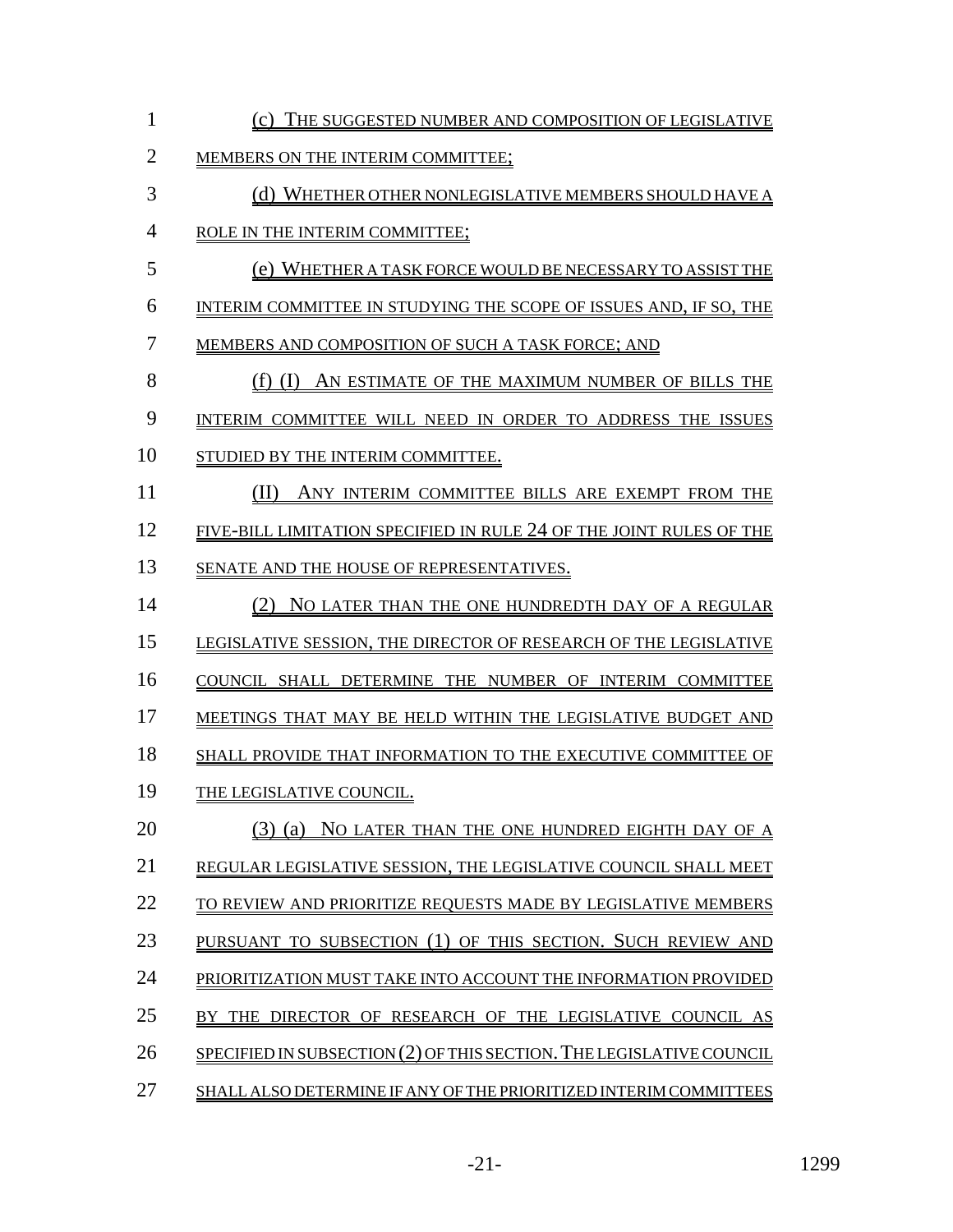| $\mathbf{1}$   | MAY CREATE A TASK FORCE. IF A TASK FORCE IS APPROVED, SUCH TASK     |
|----------------|---------------------------------------------------------------------|
| $\overline{2}$ | FORCE SHALL INCLUDE NO MORE THAN TWO LEGISLATIVE MEMBERS OF THE     |
| 3              | INTERIM COMMITTEE, ONE FROM THE MAJORITY PARTY AND ONE FROM THE     |
| $\overline{4}$ | <b>MINORITY PARTY. LEGISLATIVE MEMBERS ON A TASK FORCE ARE ONLY</b> |
| 5              | ENTITLED TO RECEIVE NECESSARY TRAVEL COSTS AND ARE NOT ENTITLED     |
| 6              | <u>TO PER DIEM PURSUANT TO SECTION 2-2-307.</u>                     |
| 7              | (b) THE PRESIDENT OF THE SENATE, THE SPEAKER OF THE HOUSE           |
| 8              | OF REPRESENTATIVES, AND THE MINORITY AND MAJORITY LEADERS OF        |
| 9              | BOTH HOUSES SHALL APPOINT THE LEGISLATIVE MEMBERS TO ANY            |
| 10             | PRIORITIZED INTERIM COMMITTEES OR APPROVED TASK FORCES.             |
| 11             | (c) AFTER THE GENERAL ASSEMBLY HAS ADJOURNED, IF AN ISSUE           |
| 12             | IS BROUGHT TO THE ATTENTION OF THE EXECUTIVE COMMITTEE OF THE       |
| 13             | LEGISLATIVE COUNCIL AND THE EXECUTIVE COMMITTEE DETERMINES THAT     |
| 14             | THE ISSUE IS THE RESULT OF CHANGED CIRCUMSTANCES OR NEW             |
| 15             | CIRCUMSTANCES AND IS APPROPRIATE MATERIAL FOR AN INTERIM            |
| 16             | COMMITTEE THAT IS MEETING DURING THAT INTERIM BETWEEN               |
| 17             | LEGISLATIVE SESSIONS, THE EXECUTIVE COMMITTEE OF THE LEGISLATIVE    |
| 18             | COUNCIL MAY ADD THE INTERIM COMMITTEE BY ADOPTING A RESOLUTION.     |
| 19             | THE RESOLUTION MUST INCLUDE THE ITEMS SPECIFIED IN THE LEGISLATIVE  |
| 20             | MEMBER'S WRITTEN REQUEST FOR AN INTERIM STUDY.                      |
| 21             | <b>SECTION 5.</b> In Colorado Revised Statutes, 24-37-103, amend    |
| 22             | $(1)$ (d) as follows:                                               |
| 23             | 24-37-103. Director - duties. $(1)$ The director shall:             |
| 24             | (d) Publish an annual performance report as specified in section    |
| 25             | 2-7-205 SECTION 2-7-204, C.R.S.; AND                                |
| 26             | SECTION 6. In Colorado Revised Statutes, 24-38.5-102, amend         |
| 27             | $(3)$ (a) as follows:                                               |